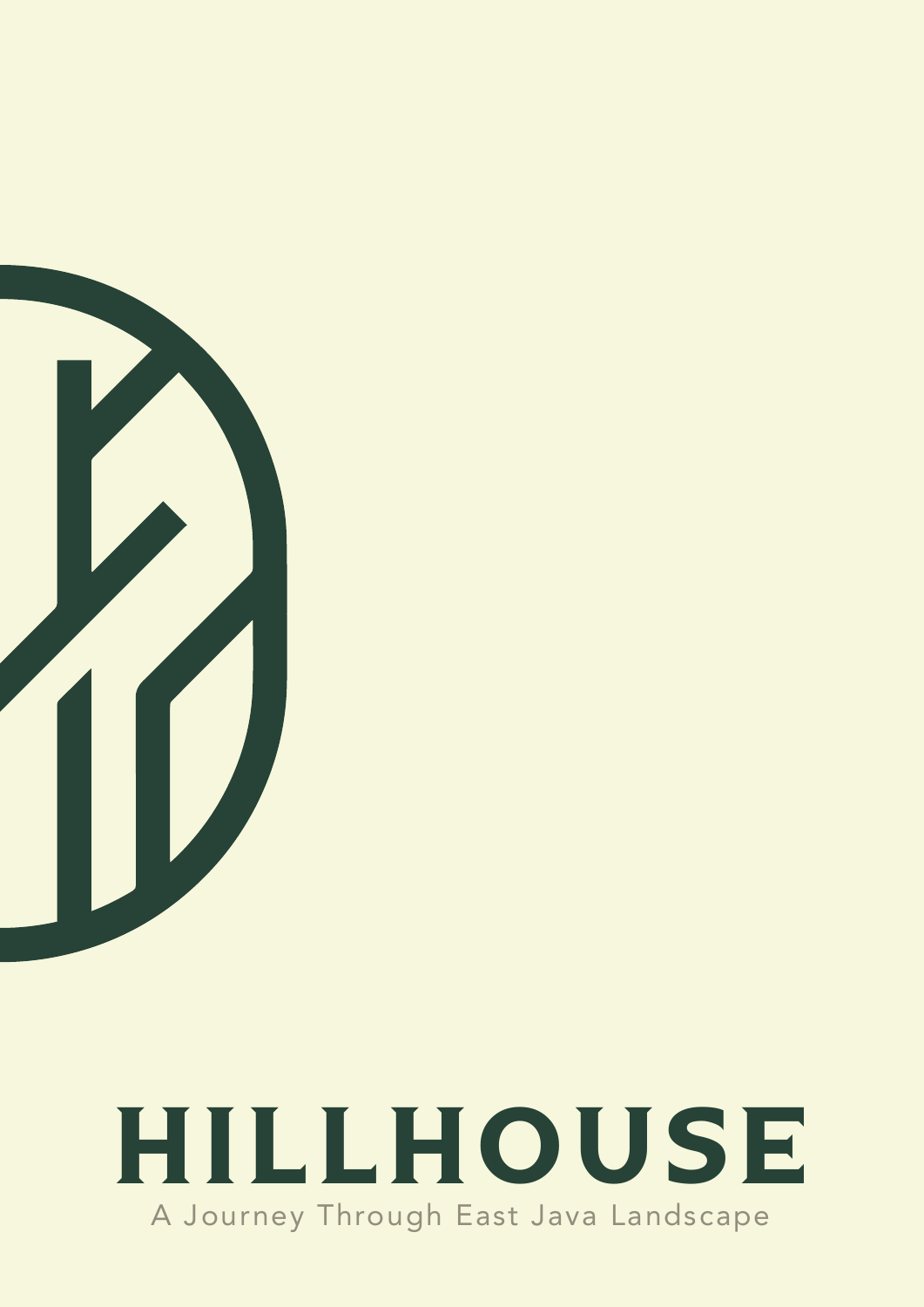#### WELCOME HOME



We deliver to you an experience to swap your journey becomes an unforgettable memory. One single spot for all of your pleasure that we call it a Batu's Living Room.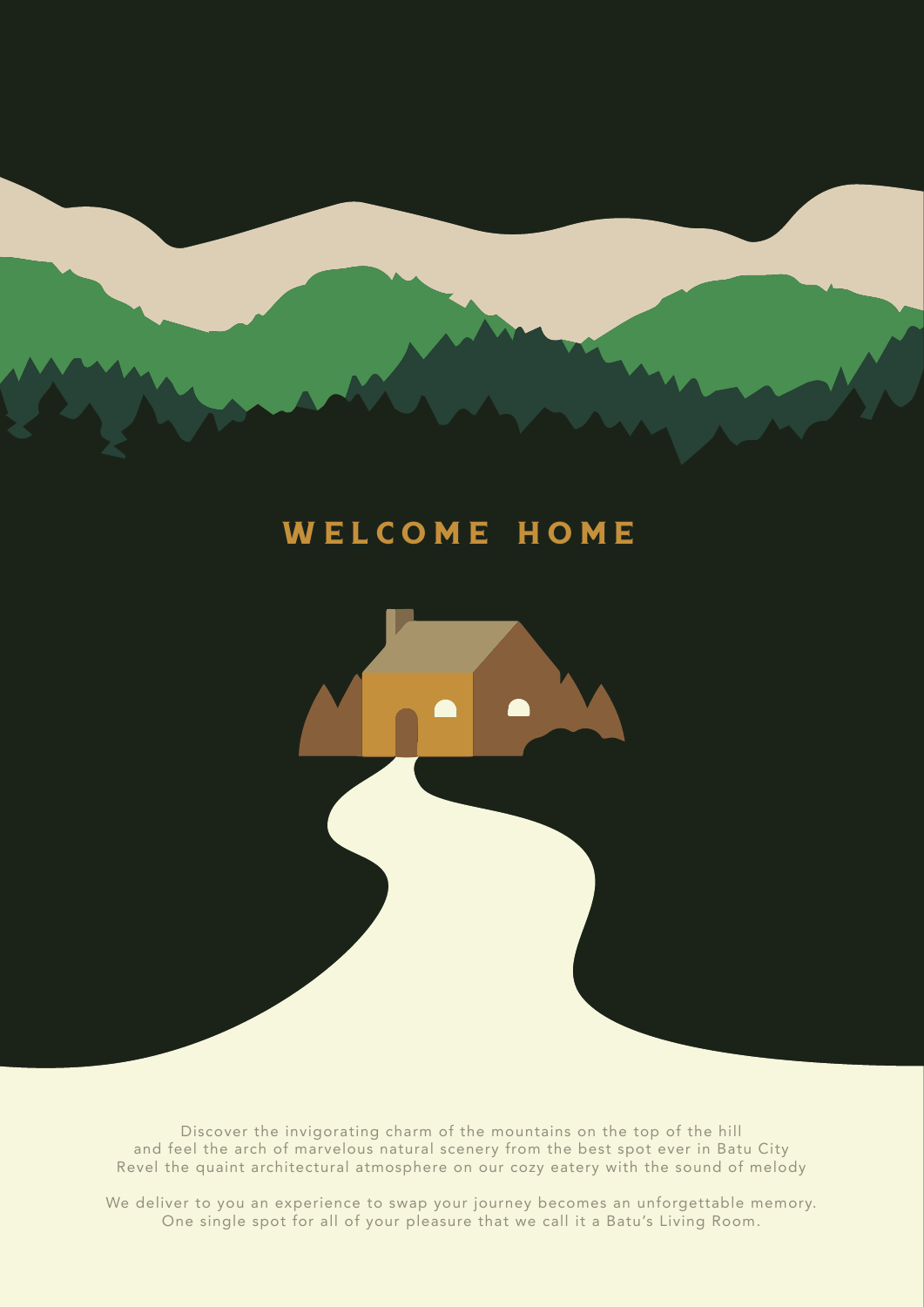# PRIME SELECTION



| <b>SPECIAL GRILLED TOMAHAWK</b><br>1.200 gr Aussie Tomahawk topped wasabi-butter sauce,<br>served with bbq sauce and mixed vegetables | 1450 |
|---------------------------------------------------------------------------------------------------------------------------------------|------|
| <b>JUMBO MIXED GRILLED</b><br>250 gr grilled sirloin, 250 gr boneless chicken leg, served with mixed salad                            | 499  |
| <b>RIB EYE MB 5</b><br>Rib Eye US prime MB 5 grilled served with special sauce and japanese salad                                     | 556  |
| <b>SHORT LOIN USDA</b><br>Grilled Short Loin served with sesame sauce spicy, salad<br>and fried potato shredder                       | 450  |
| <b>JAPANESE TENDERLOIN</b><br>Grilled premium Tenderloin and served with Coleslaw                                                     | 245  |
| <b>LAMB STEAK</b><br>Grilled Lamb chops served with special sauce, salad and wedges                                                   | 375  |
| <b>CHICKEN KATSU STEAK</b><br>Fried Chicken Katsu steak served with salad, garlic rice and omelette                                   | 187  |
| <b>SALMON ROLL STEAK</b><br>Premium Salmon roll filled with moza, smoked beef and miso sauce                                          | 375  |
| <b>LOCALICIOUS MEAT MIXED</b><br>Grass fed Beef, Grilled Chicken, Grilled Lamb served with salad, wedges<br>and special sauce         | 1400 |
| <b>CRUSTED VEAL RACK</b><br>Premium Rack of Veal served with sauce, salad and chips                                                   | 550  |
| <b>KOREAN SIRLOIN STEAK</b><br>Premium Sirloin, Kimchi and served with Sauted String Bean                                             | 245  |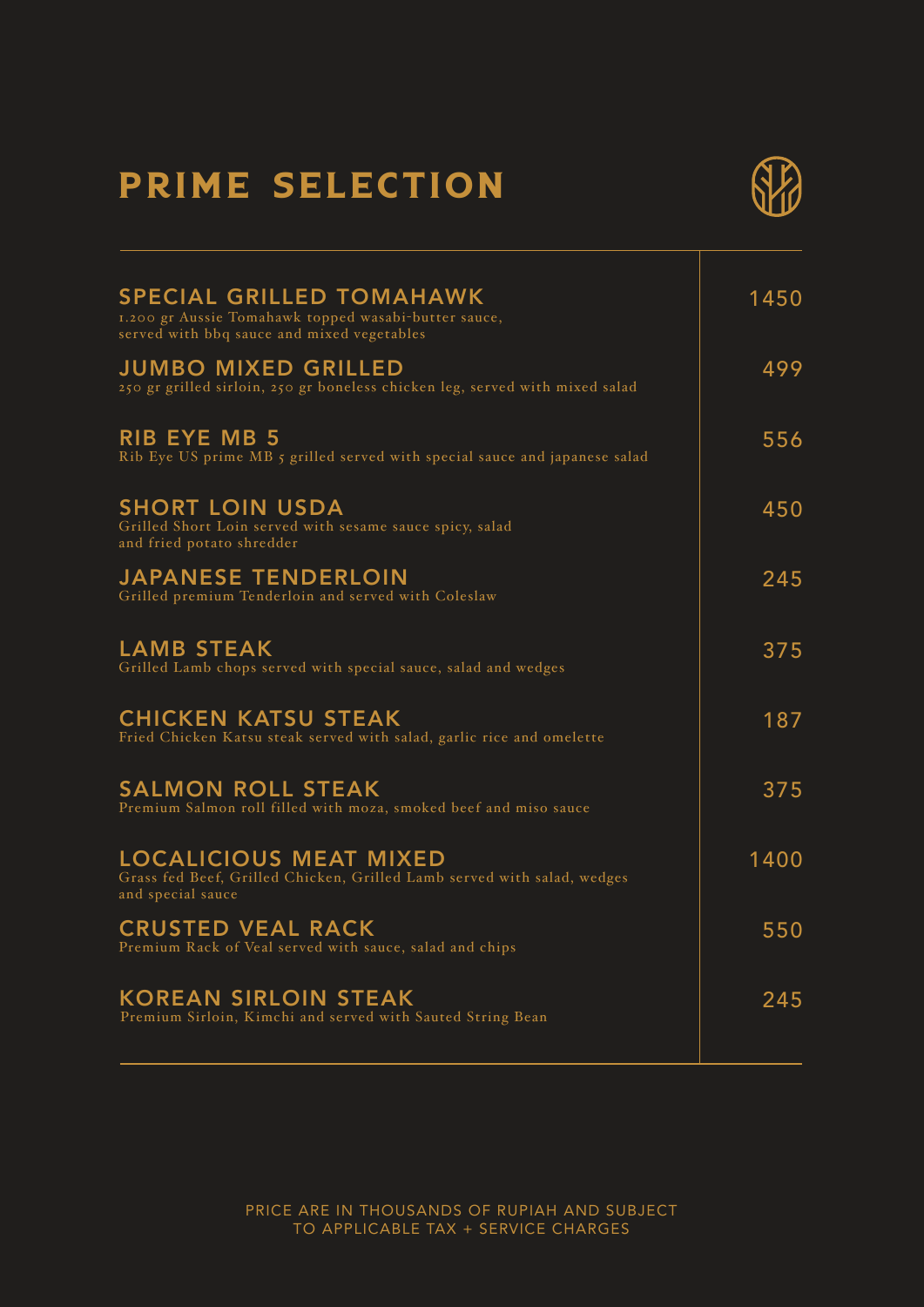#### BAO SLIDER



| <b>CHICKEN GRILLED BBQ</b><br>Chicken grilled leg served with sauce and lettuce romaine, coleslaw | 46 |
|---------------------------------------------------------------------------------------------------|----|
| <b>VEGETARIAN BAO</b><br>Mushroom and lettuce romaine served with cloeslaw                        | 38 |
| <b>CRUNCHI CRAB MENTAI</b><br>Deep fried crab and lettuce romaine served with cloeslaw            | 65 |
| <b>BEEF GRILLED</b><br>Premium grilled tender and lettuce romaine served with coleslaw            | 47 |
| <b>KOREAN TACOS</b>                                                                               |    |
| <b>BEEF BULGOGGI</b><br>Korean-style slice of marinated beef served with special korean sauce     | 55 |
| <b>FRIED JOHN DORRY</b><br>Fried Dory fish with mixture of pineapple added with sambal matah      | 49 |
| <b>KOREAN CHICKEN</b><br>Spiced Korean chicken served with spicy Korean sauce                     | 55 |
|                                                                                                   |    |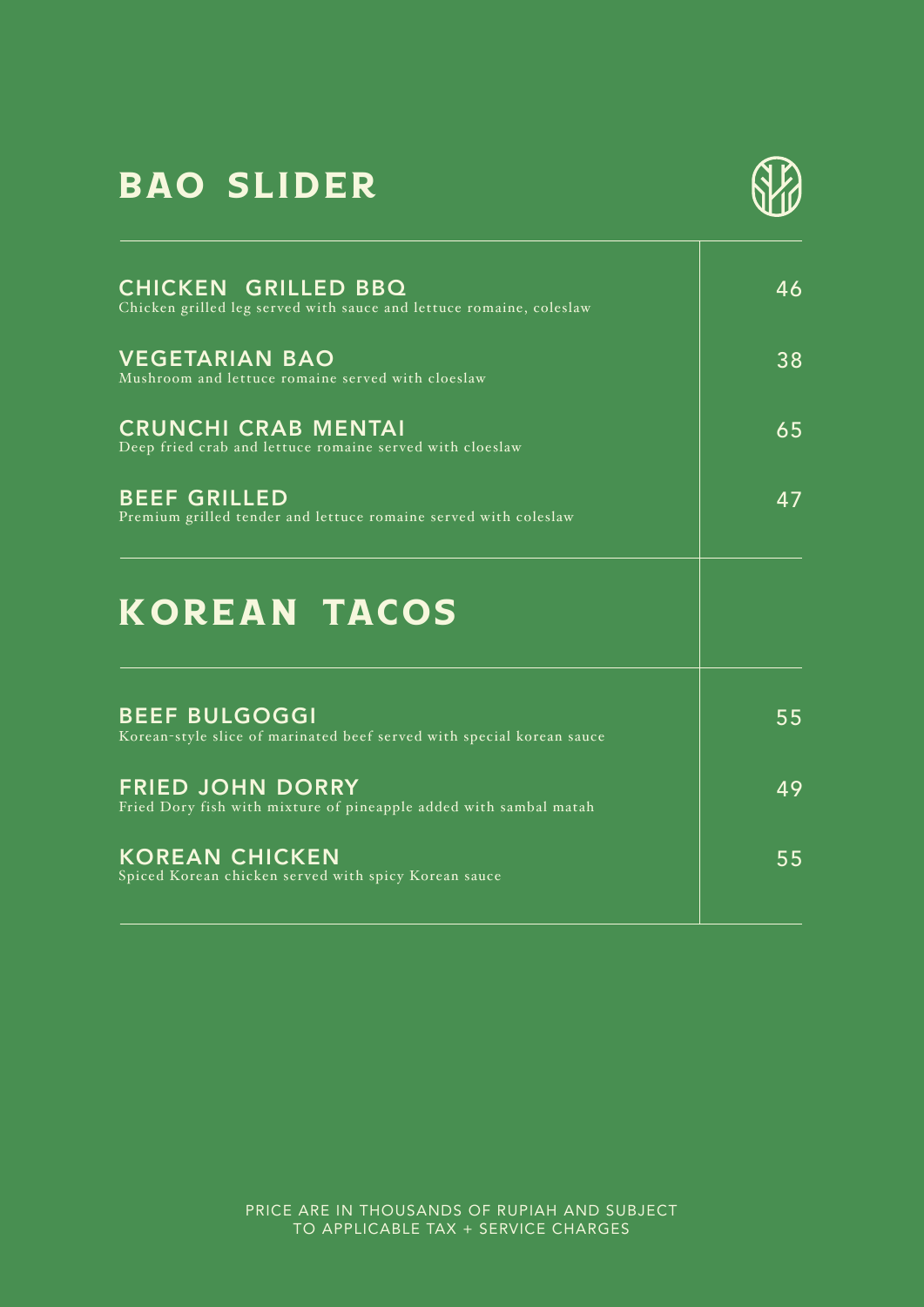#### GRAZING



| <b>JAPANESE KARAGE</b><br>Japanese style crispy juicy chicken fried to perfection                                                                         | 60 |
|-----------------------------------------------------------------------------------------------------------------------------------------------------------|----|
| <b>KOREAN DEEP FRIED CHICKEN</b><br>Drizzled boneless fried chicken served with a spicy Korean sauce                                                      | 56 |
| <b>SWEET AND STICKY CHICKEN</b><br>Korean style chicken drumstick fillet paired with a finger licking caramelized<br>honey, soys sauce and crushed peanut | 52 |
| <b>SPICY CHICKEN</b><br>Homemade chicken topped with fresh chilli and fried shallot                                                                       | 55 |
| <b>TUNA SKEWER</b><br>Pan seared tuna medium rare served with sambal matah                                                                                | 49 |
| <b>CHEESE BURGER SPRINGROLL</b><br>2-pieces wrapped beef bulgogi in a spring rolls skin stuffed<br>with cheese and pickles                                | 55 |
| <b>GYOZA</b><br>5-pieces pan fried chicken gyoza added with sweet and sour side dressing                                                                  | 56 |
| <b>MAC AND CHEESE DUMPLING</b><br>4 dumplings filled with mac and cheese, spring onion and creamy mozzarella                                              | 45 |
| <b>TUNA TATAKI</b><br>Lightly seared rare tuna with ponzu dressing                                                                                        | 70 |
| <b>KIMCHI CHIPS</b><br>French fries topped with authentic korean kimchi, minced beef,<br>cheese sauce and spicy mayo sauce                                | 53 |
| <b>TUNA CARPACIO NACHOS</b><br>Thin sliced tuna with mexican salsa wasabi mayo laid over tortilla chips                                                   | 70 |
| <b>POPCORN SHRIMP</b><br>Deep fried panko seasoned shrimp served with honey mustard sauce                                                                 | 48 |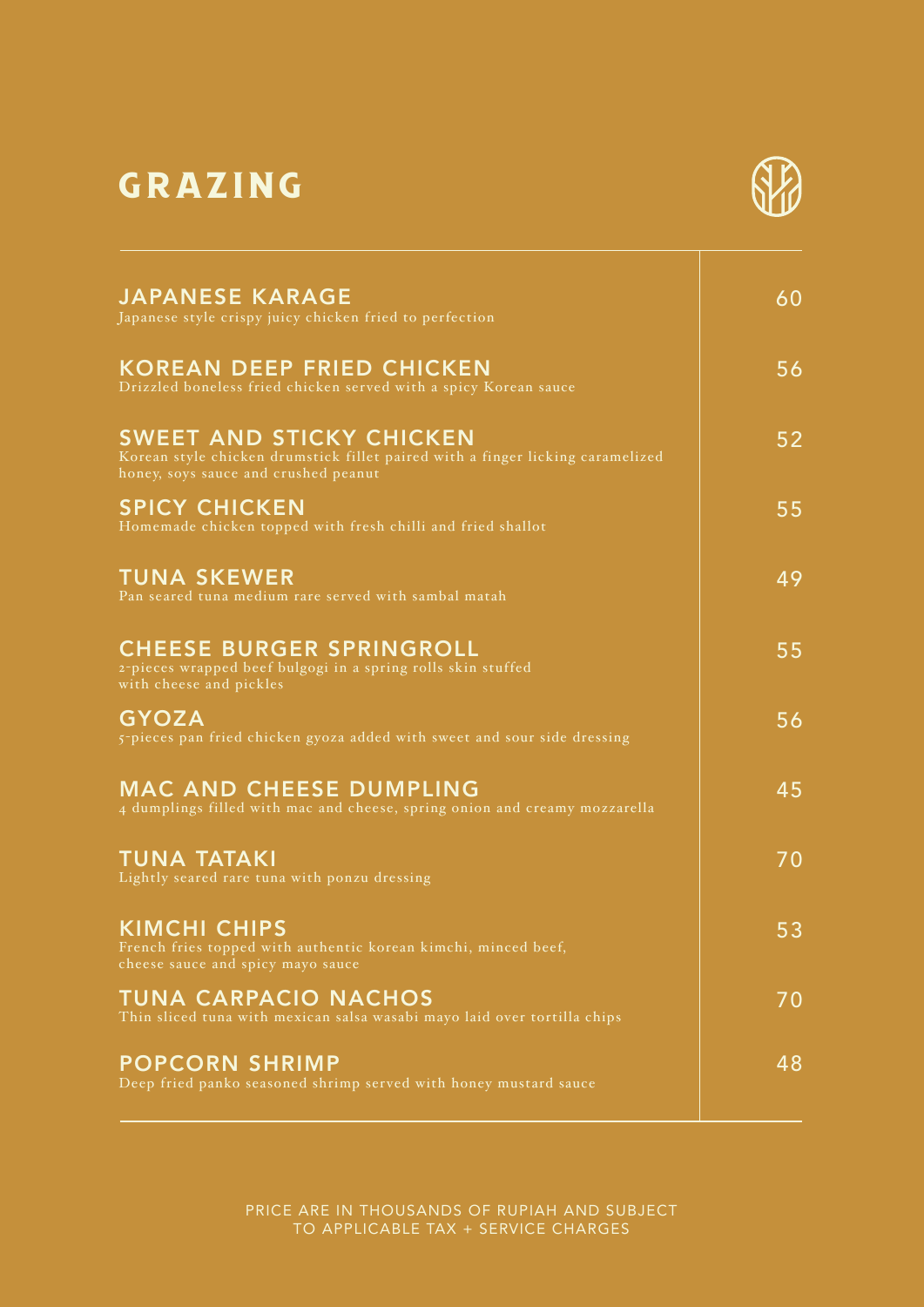# SOUP



| <b>MISO SOUP</b><br>Authentic Japanese style soup                                                                       | 25 |
|-------------------------------------------------------------------------------------------------------------------------|----|
| <b>PRAWN SOUP</b><br>Clear broth added with Tiger Prawn                                                                 | 37 |
| <b>BEEF SOUP</b><br>Clear soup added with roasted Beef                                                                  | 39 |
| <b>DUMPLING MUSHROOM</b><br>Fresh clear soup served with mushroom and dumpling                                          | 35 |
| WHAT MY EX 'S EAT                                                                                                       |    |
| NASI IGA BAKAR BALADO<br>Traditional red chilli cooked tender rib served with steamed rice and sauteed<br>white cabbage | 80 |
| <b>NASI GORENG LOMBOK IJO</b><br>Classic Indonesian fried rice with green chilli served with grilled satay              | 56 |
| <b>NASI GORENG KAMPUNG</b><br>Traditional Javanesse authentic fried rice served with grilled satay                      | 47 |
| <b>NASI BEBEK GORENG RICA</b><br>Spicy Duck fries serve with rice and sauteed white cabbage                             | 70 |
|                                                                                                                         |    |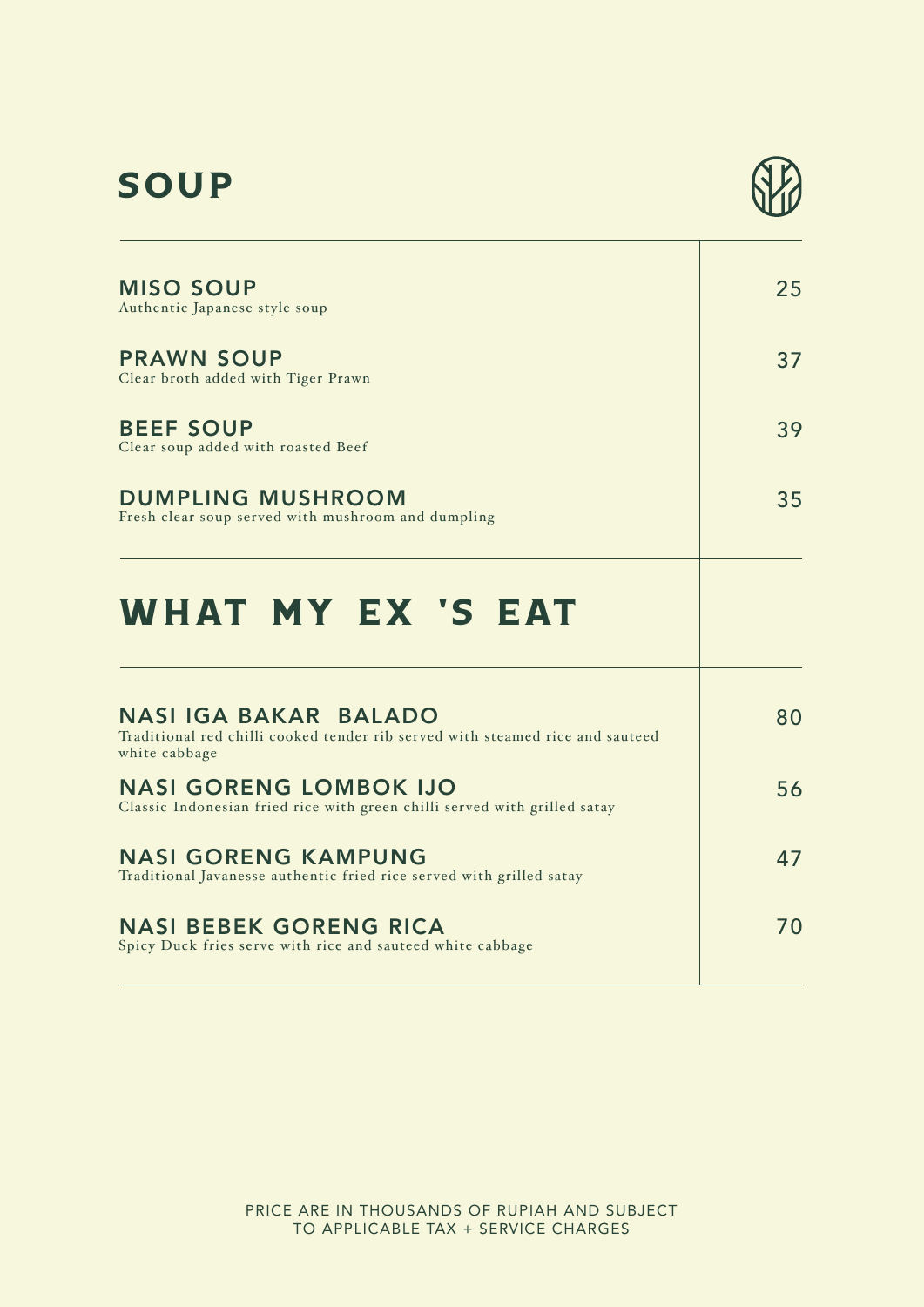#### DELUXE TAPAS



| <b>BANANA TOPED MIXED (SALMON, TUNA, BEEF)</b><br>Fried Banana with Salmon, Tuna and Beef topping's          | 178 |
|--------------------------------------------------------------------------------------------------------------|-----|
| <b>BAQUETE TOPED MIXED (SALMON, TUNA, BEEF)</b><br>Baquette served with Salmon, Tuna and Beef topping's      | 178 |
| <b>MIXED YAKITORI</b><br>Chicken yakitori, Beef yakitori, Seafood yakitori mixed with veggie                 | 154 |
| <b>SASHIMI PLATERS</b><br>Tuna, Salmon, Scallop, and Beef medium rare                                        | 175 |
| <b>SUSHI PLATERS</b><br>Nigiri Tuna, Nigiri Salmon, Nigiri Beef, Nigiri Unagi, Nigiri Scallop                | 175 |
| <b>CREATIVE SUSHI ROLL</b>                                                                                   |     |
|                                                                                                              |     |
| <b>DRAGON CALIFORNIA ROLL</b><br>Sushi roll filled with kyuri, prawn, crab stick, avocado and tobiko topping | 120 |
| <b>CHICKEN MENTAIYAKI ROLL</b><br>Classic Indonesian fried rice with green chilli served with grilled satay  | 98  |
| <b>SALMON JESSIE</b><br>Traditional Javanesse authentic fried rice served with grilled satay                 | 135 |
| <b>TUNA COMBO</b><br>Tuna sushi roll with tobiko salsa and fresh tuna toping                                 | 97  |
| <b>WAGYU BEEF</b><br>Sushi roll filled with mediumrare beef                                                  | 120 |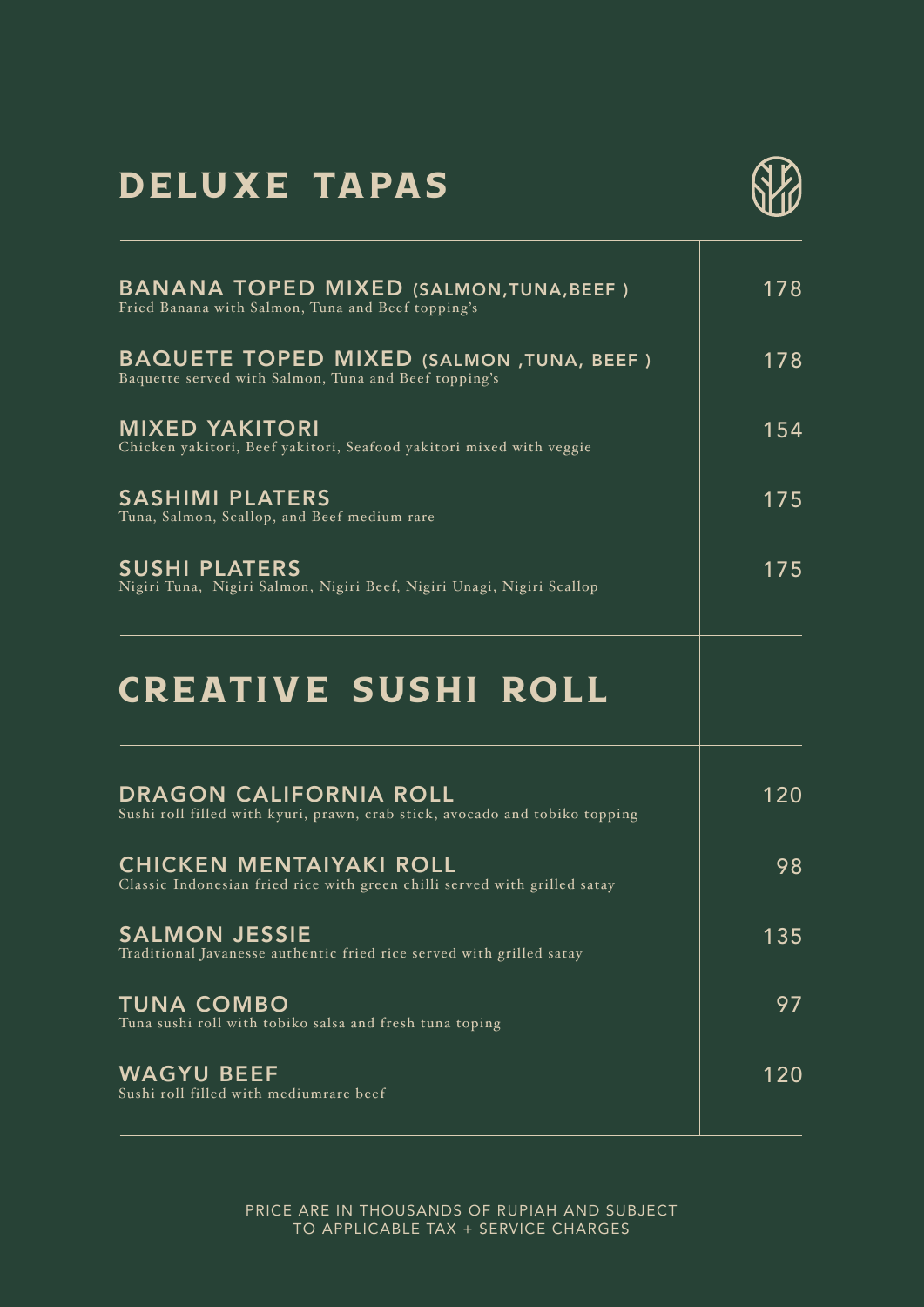#### SALAD



| 40              |
|-----------------|
|                 |
| 60              |
| 75              |
| 65              |
|                 |
| 50 <sub>1</sub> |
| 49              |
| 50              |
|                 |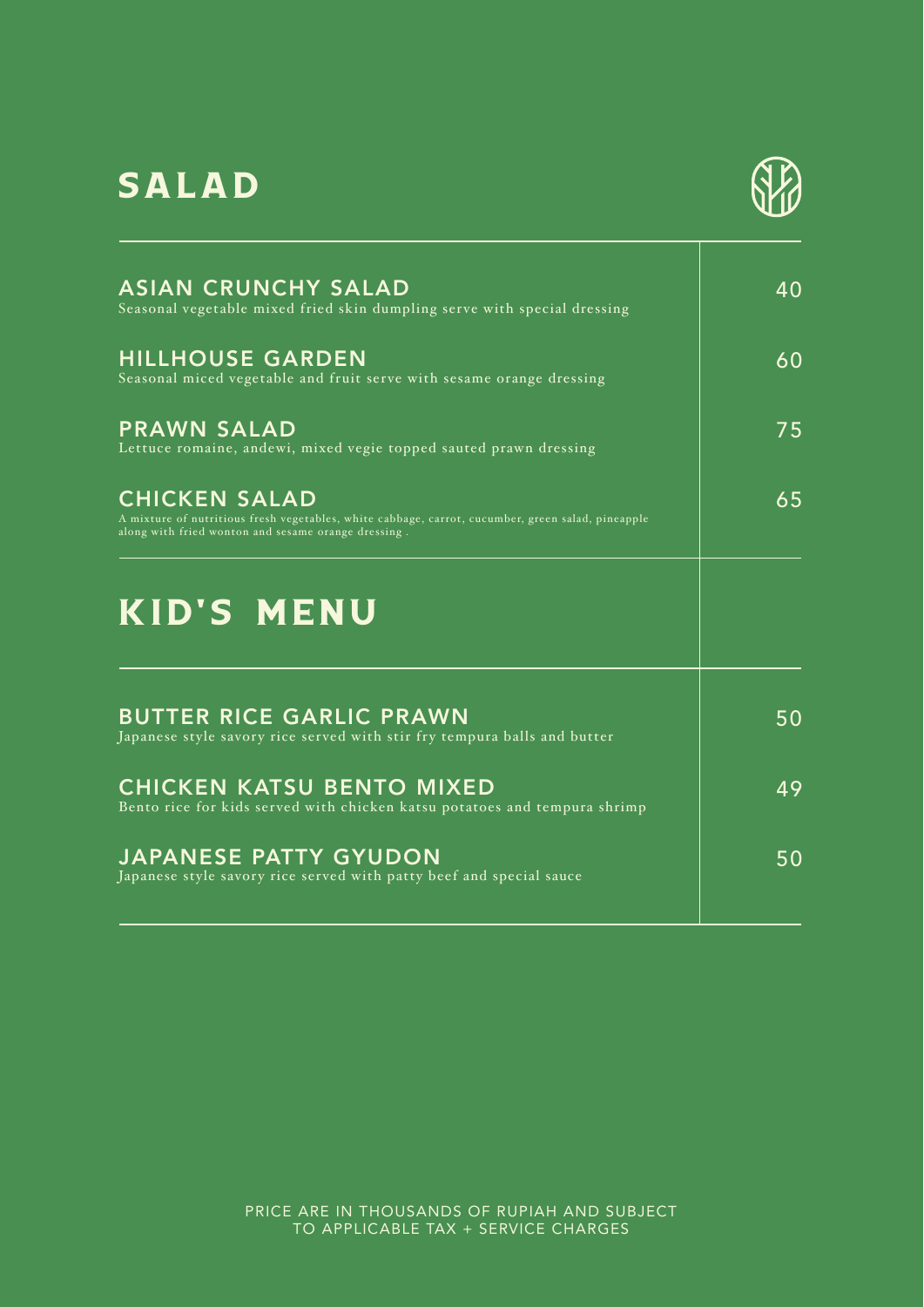#### NOODLE



| <b>BEEF KOREAN RAMEN</b><br>Ramen with Korean style topped roll with beef Gyochujang brooth                              | 85 |
|--------------------------------------------------------------------------------------------------------------------------|----|
| <b>CHICKEN KATSU JAPANESE RAMEN</b><br>Ramen served with chicken katsu on top                                            | 75 |
| <b>RAWON RAMEN</b><br>Authentic indonesian black soup served with pasta noodle slice grilled<br>beef and soft boiled egg | 68 |
| <b>MEATBALL RAMEN</b><br>Special pasta noodle ramen soup served with juicy meatball and boiled egg                       | 68 |
| <b>ANGLO FRIED NOODLE</b><br>Classic javanese noodle cooked with local vegetable and mixed savory spices                 | 48 |
| <b>MUSHROOM BEEF MISO FETTUCINE</b><br>Sauted beef and mushroom served with pasta noodle and miso brooth                 | 87 |
| <b>ASIAN SPICY TUNA PASTA</b><br>Fresh tuna cooked with sambal matah and pasta                                           | 89 |
| <b>FRIED MIE TIAW</b><br>An asian style sauted mie tiaw with vegetable and beef slice                                    | 60 |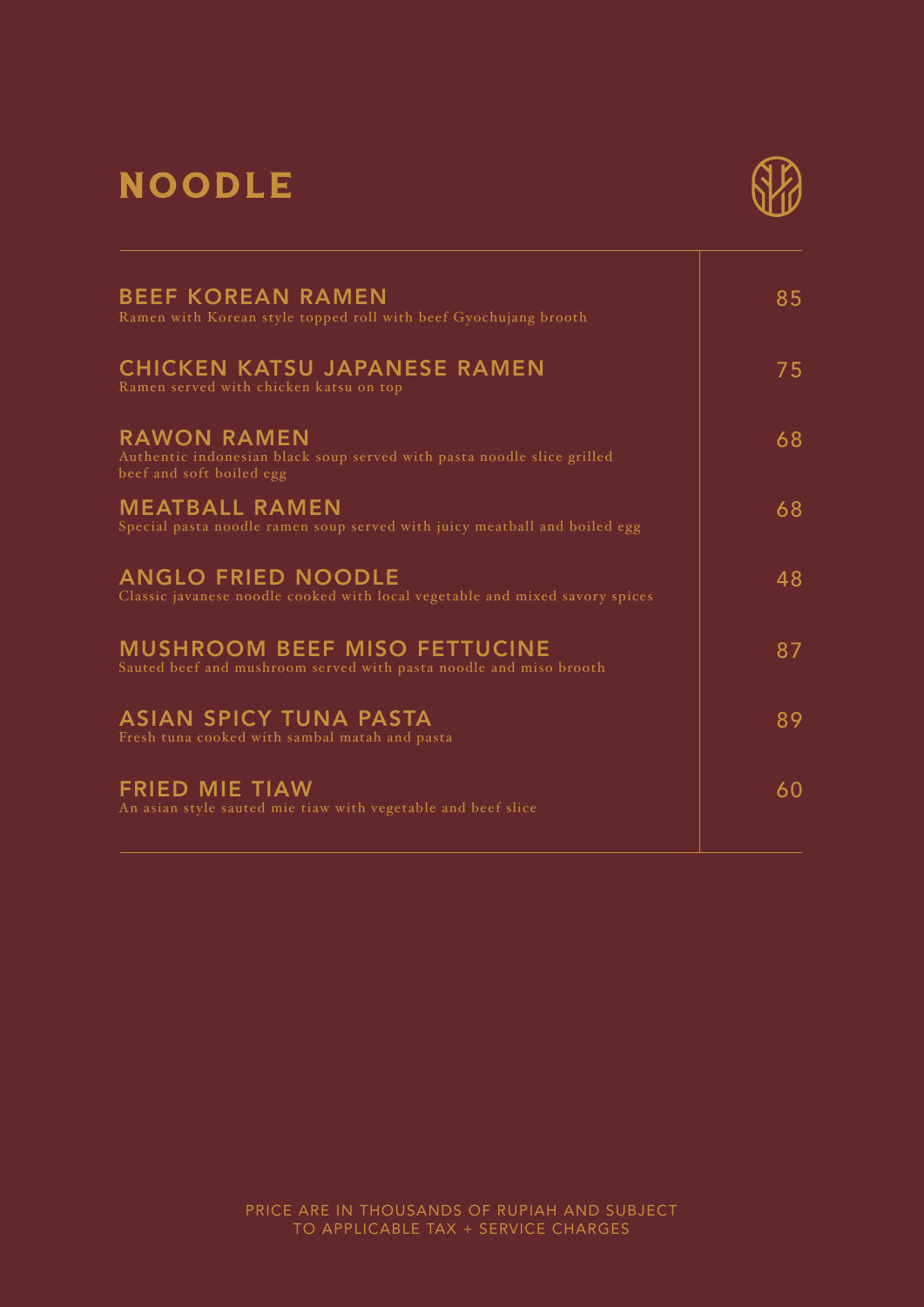# SANDWICH & BURGER



| <b>CHICKEN KARAGE BURGER</b><br>Burger filled with special karage chicken served with katsu sauce,<br>japanese coleslaw and french fries | 80 |
|------------------------------------------------------------------------------------------------------------------------------------------|----|
| <b>FRIED FISH ORANGE BURGER</b><br>John dory fried crispy fish topped with orange sauce japanese coleslaw<br>and french fries            | 85 |
| <b>BEEF GRILLED BURGER</b><br>Special tender beef topped mozarela filled in to burger bun and french fries                               | 87 |
| <b>BANH MI CHICKEN</b><br>Vietnamese style sandwich filled with grilled chicken, coleslaw and french fries                               | 78 |
| <b>BANH MI BEEF</b><br>Vietnamese style filled grilled slice premium beef, coleslaw and french fries                                     | 80 |
| <b>SIDE DISH</b>                                                                                                                         |    |
| <b>WHITE RICE</b><br>Fragrant rice                                                                                                       | 15 |
| <b>KIMCHI</b><br>Korean spicy pickled chinese cabbage                                                                                    | 25 |
| <b>HOT CHIPPIES</b><br>French fries served with Japanese chili powder                                                                    | 25 |
| <b>SEA SALT EDAMAME</b><br>Blanch edamame mixed with seasalt                                                                             | 35 |
|                                                                                                                                          |    |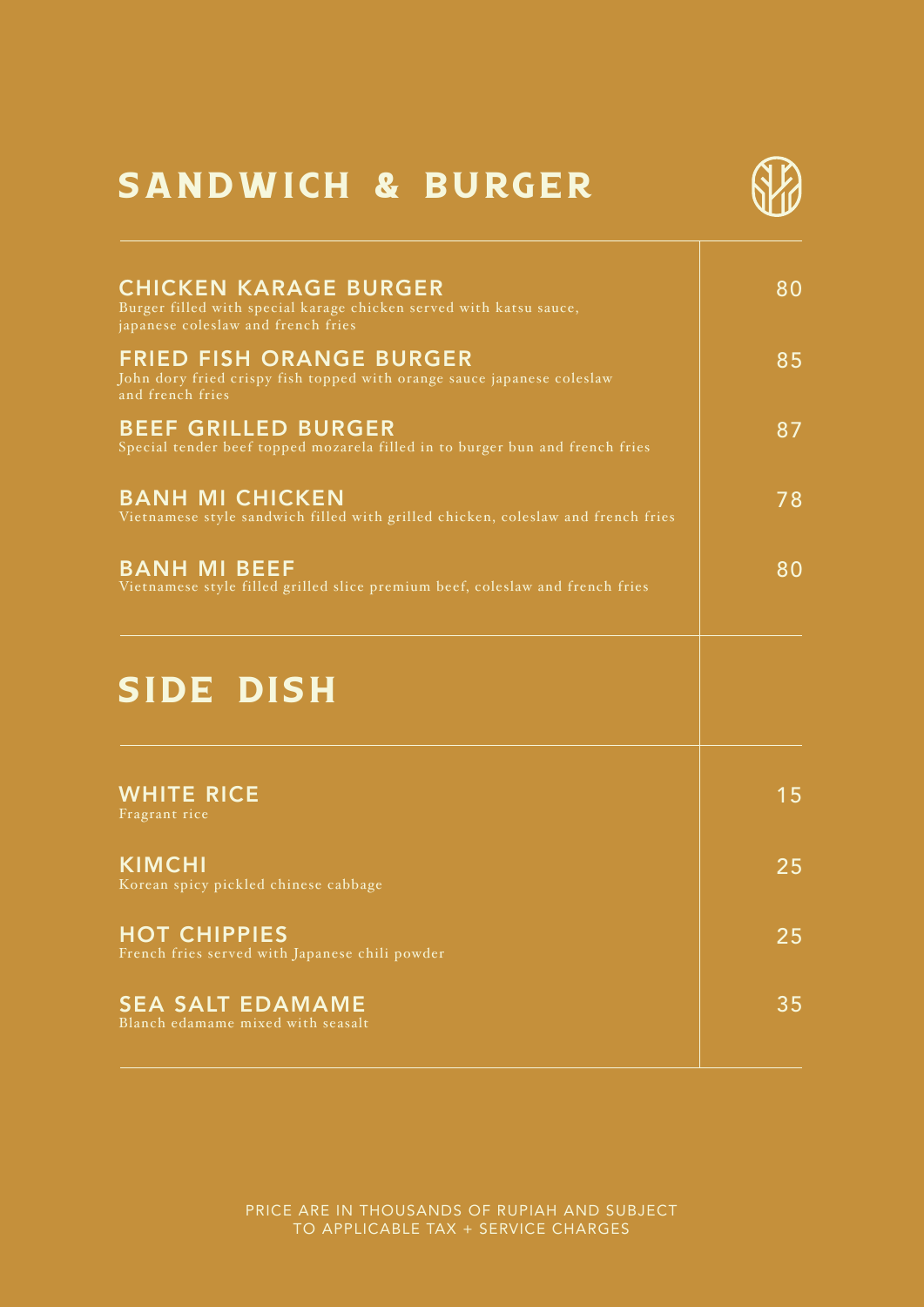# ASIAN MAINCORSE



| <b>JAPANESE FRIED RICE</b><br>Japanese style fried rice topped with seafood salmon, tuna, prawn,<br>tobiko and sliced nori       | 85  |
|----------------------------------------------------------------------------------------------------------------------------------|-----|
| <b>KOREAN FRIED RICE</b><br>Fragrant rice sauted with Gochujang paste served with soft fried egg, kimchi,<br>bulgogi and chicken | 87  |
| <b>HERB RICE CHICKEN BASIL</b><br>An asian style chicken basil served with herb garlic rice                                      | 86  |
| <b>HERB RICE BEEF BASIL</b><br>An asian style beef basil served with herb garlic rice                                            | 95  |
| <b>HERB RICE SEAFOOD BASIL</b><br>An asian style seafood prawn, salmon, tuna served topped with herb garlic rice                 | 112 |
| <b>BAKED SALMON MENTAL</b><br>Nori rice mixed with Norwegian salmon and mentaiyaki sauce                                         | 95  |
| <b>BIBIMBAP</b><br>Sauted vegetable served with rice, kimchi, sunny side up and beef bulgogi                                     | 75  |
| <b>CHICKEN TERIYAKI</b><br>Homemade chicken teriyaki served with rice and salad                                                  | 70  |
| <b>ROASTED KOREAN CHICKEN</b><br>Roasted chicken marinated with special Korean Gochujang sauce                                   | 98  |
|                                                                                                                                  |     |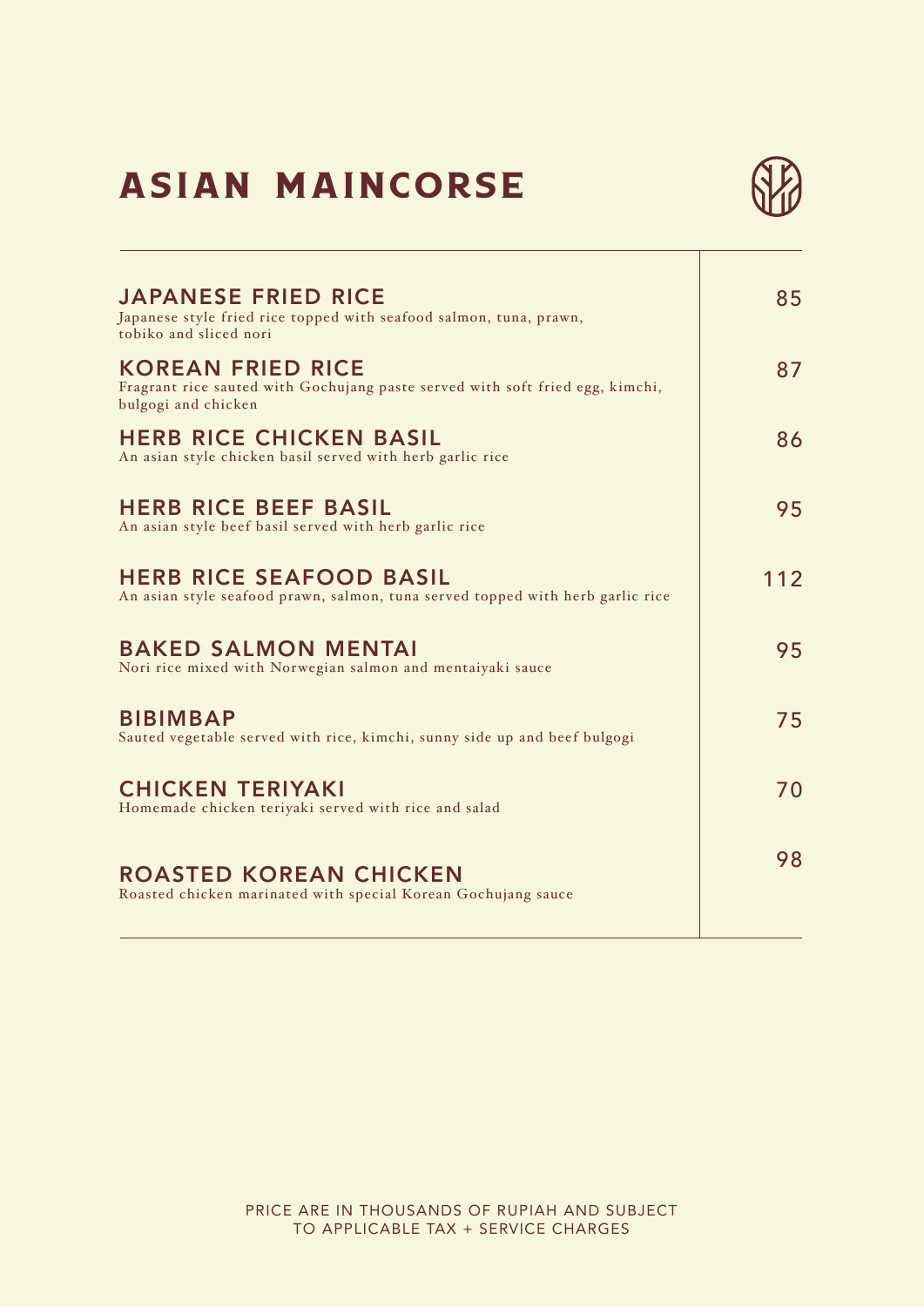#### DESSERT



| <b>GREEN TEA ISLAND TRUFFLE</b><br>Green tea creamé angles topped with green tea sponge cake and tropical<br>fruit compote glaze with truffle oil | 65 |
|---------------------------------------------------------------------------------------------------------------------------------------------------|----|
| <b>BANANA FLAMBE TROPICAL FRUIT COMPOTE</b><br>Sauted fried banana with caramel glaze springkles with fruit compote<br>and ice cream              | 49 |
| <b>FRENCH TOAST BERRY</b><br>Special baked french toast topped with Berry sauce and ice cream                                                     | 48 |
| <b>GREEN TEA CAKE</b><br>Short cake greentea served with sauce caramel and garnish                                                                | 49 |
| <b>MOCHI ICE CREAM</b><br>Mochi served with ice cream                                                                                             | 65 |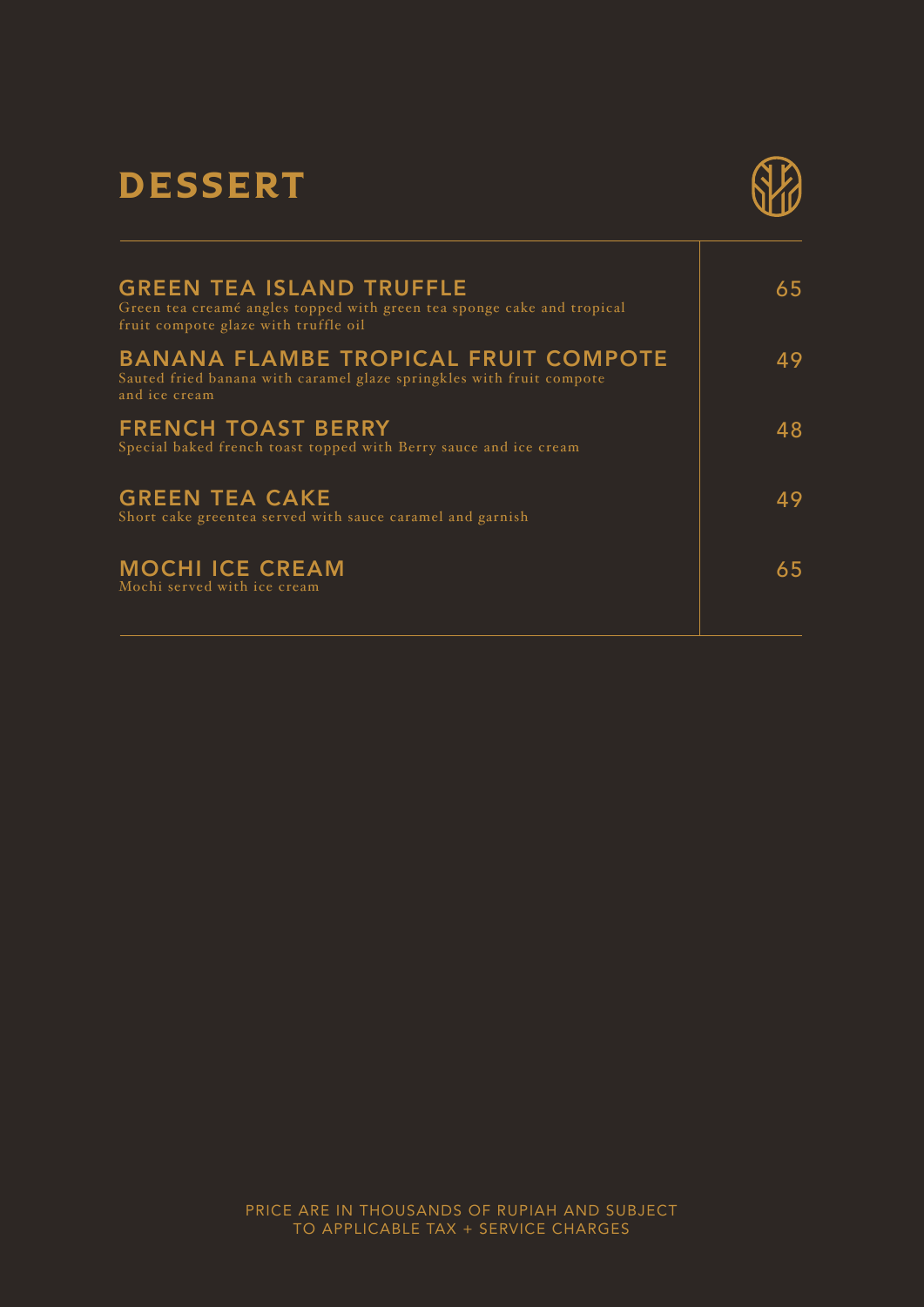#### VODKA



ℸ

| <b>SMIRNOFF VODKA</b><br>SHOT/BOTTLE  | 60/600   |
|---------------------------------------|----------|
| <b>ABSOLUTE VODKA</b><br>SHOT/BOTTLE  | 80/1200  |
| <b>GREY GOOSE</b>                     | 2000     |
| <b>HAKU VODKA</b><br>SHOT/BOTTLE      | 120/2000 |
| <b>PORT AND SHERRY - DESSERT WINE</b> |          |
| <b>COCKBURN SPECIAL RESERVE</b>       | 1200     |
| <b>GRAHAM FINE RUBY PORT</b>          | 1200     |
| <b>GRAHAM FINE TAWNY PORT</b>         | 1200     |
| <b>GRAHAM 10YO TAWNY PORT</b>         | 1800     |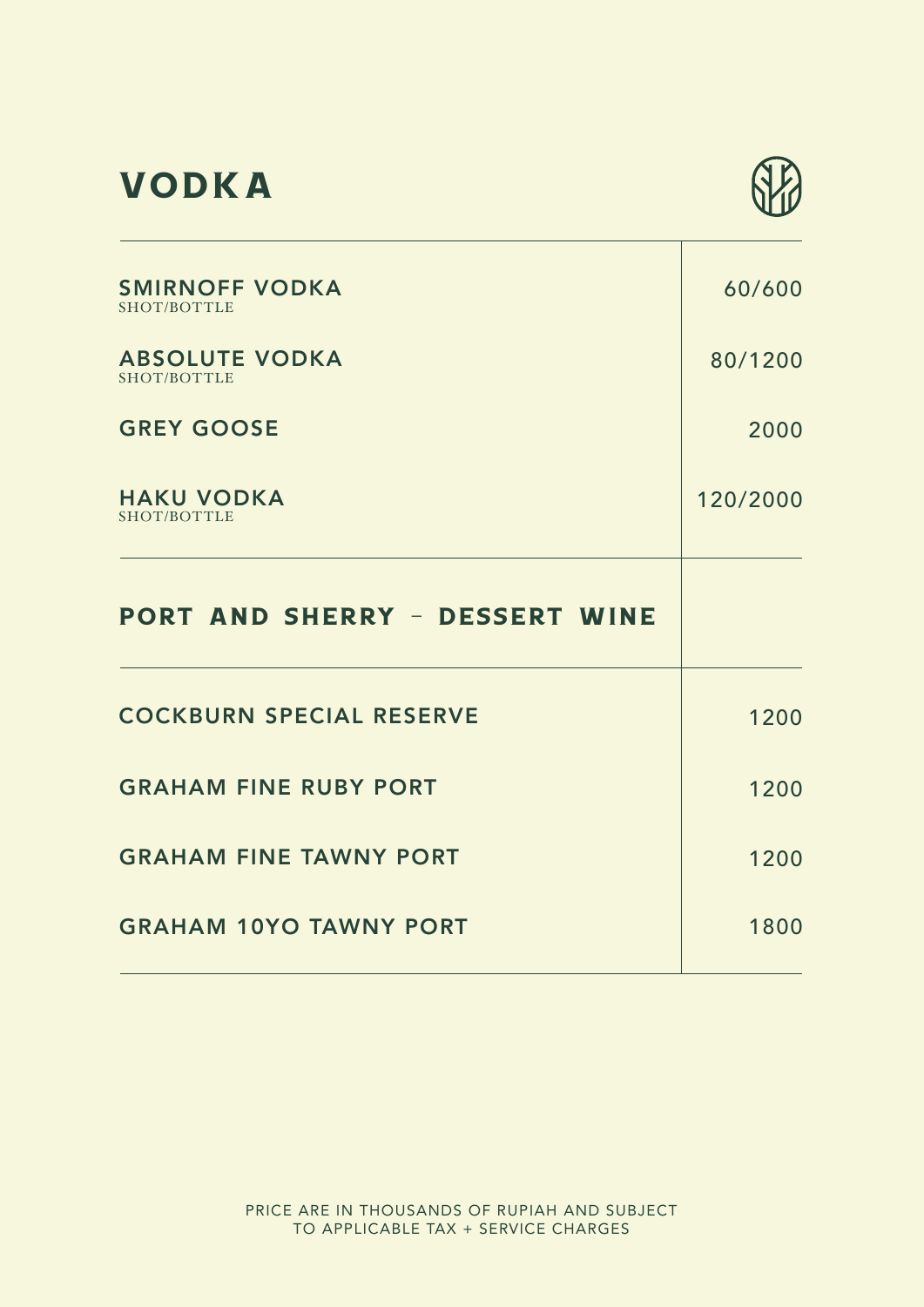#### WHISKEY & BOURBON



| <b>BATAVIA</b><br>SHOT/BOTTLE          | 70/1000  |
|----------------------------------------|----------|
| <b>JIM BEAM WHITE</b><br>SHOT/BOTTLE   | 90/1500  |
| <b>JACK DANIEL'S 07</b><br>SHOT/BOTTLE | 90/1500  |
| <b>JAMESON</b><br>SHOT/BOTTLE          | 90/1500  |
| <b>SUNTORY WHISKEY</b><br>SHOT/BOTTLE  | 120/2000 |
| <b>GENTLEMAN JACK</b><br>SHOT/BOTTLE   | 120/2000 |
| <b>WILD TURKEY</b>                     | 1500     |
| <b>HIBIKI WHISKEY</b>                  | 5000     |
| <b>MONKEY SHOULDER</b>                 | 2000     |
| <b>THE POGUES</b>                      | 1450     |
|                                        |          |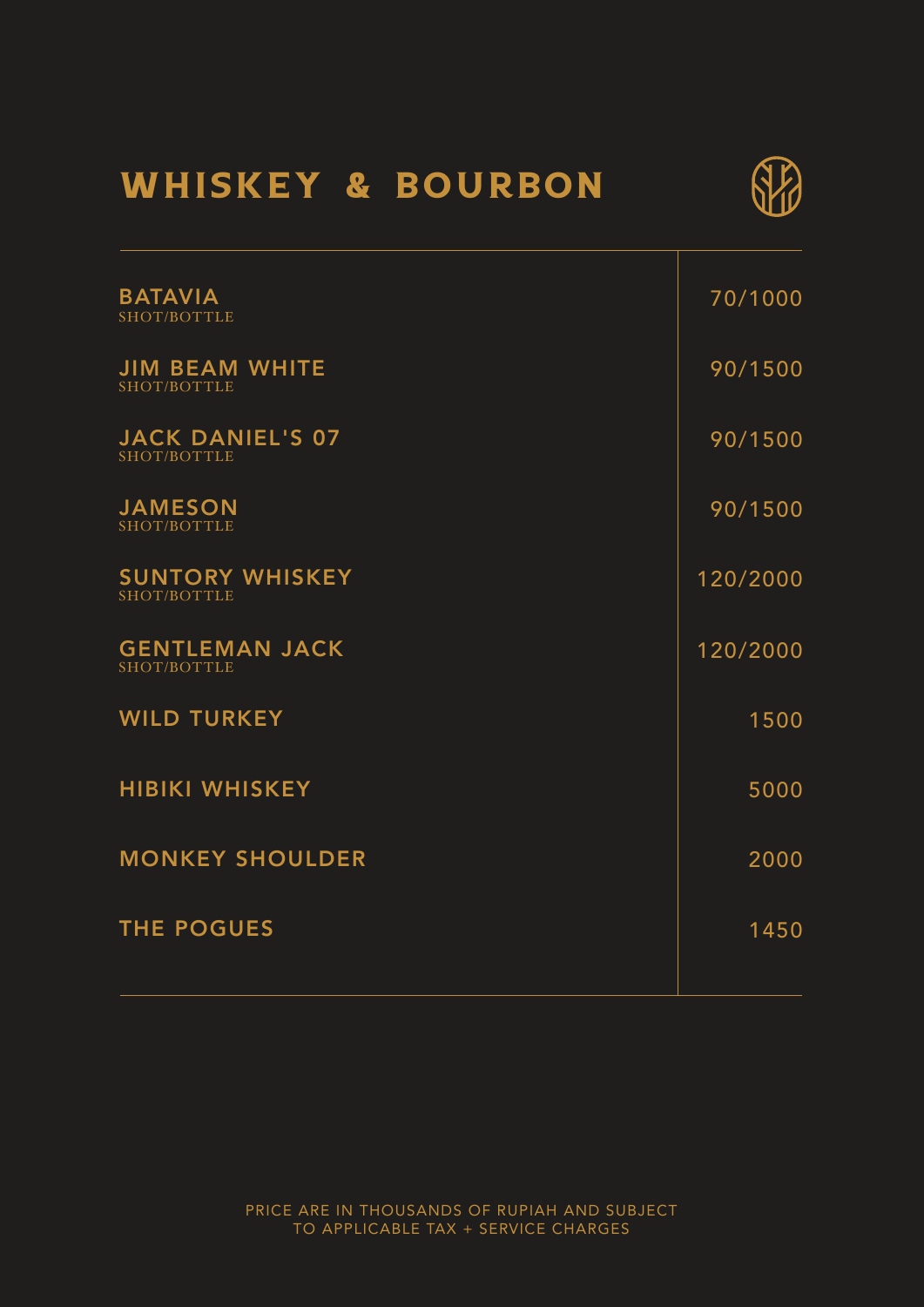#### SINGLE MALT WHISKEY



| <b>SINGLETON 12YO</b>           | 2500 |
|---------------------------------|------|
| <b>MACALLAN 12YO SHERRY OAK</b> | 3500 |
| <b>MACALLAN 15YO</b>            | 6500 |
| THE GLENLIVET 12YO              | 2500 |
| THE GLENLIVET 18YO              | 3300 |
| <b>GLENFIDDICH 12YO</b>         | 2500 |
| <b>GLENFIDDICH 15YO</b>         | 3000 |
| <b>GLENFIDDICH 18YO</b>         | 3500 |
| DALMORE KING ALEXANDER          | 8500 |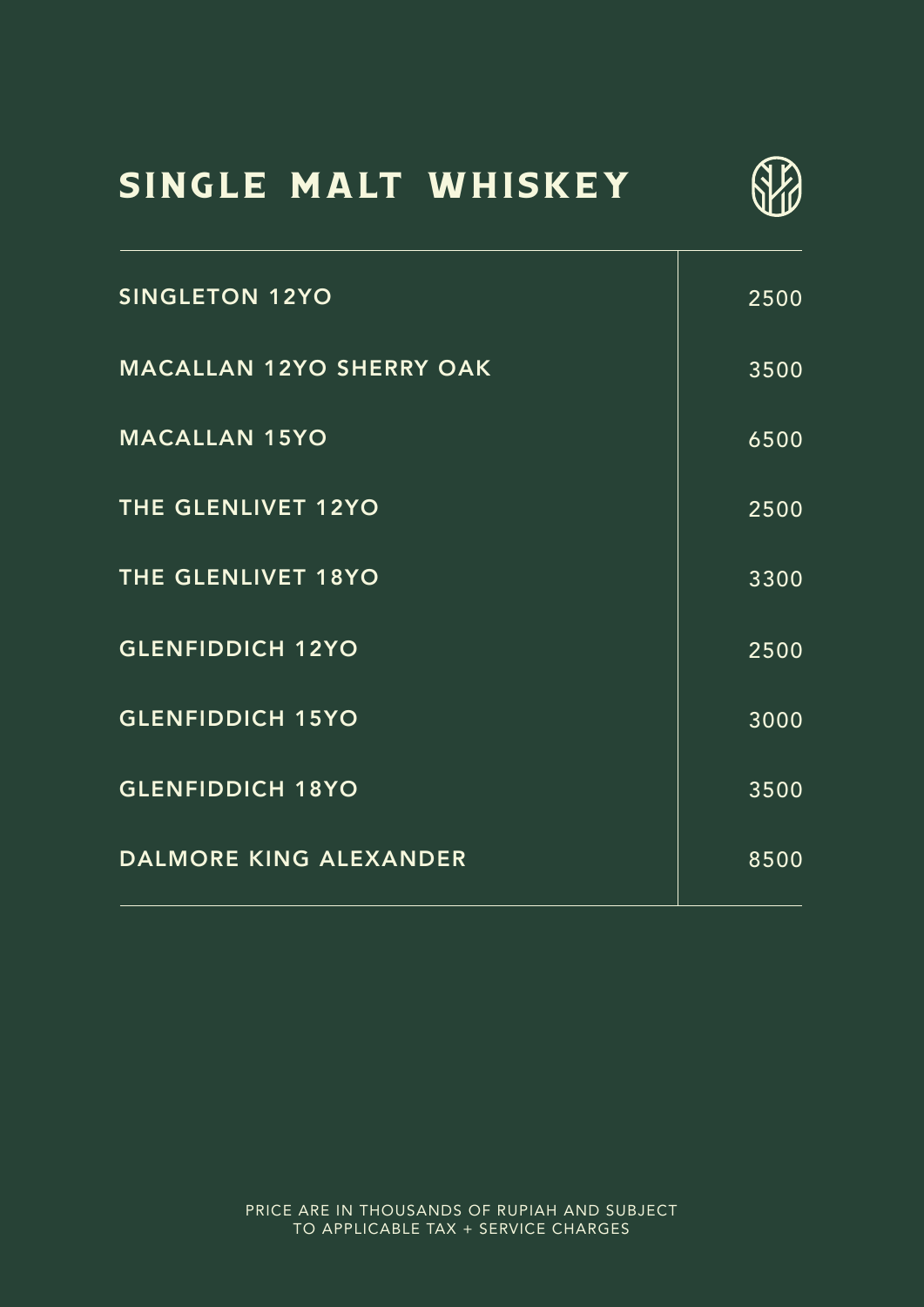# GIN



| <b>GORDON DRY GIN</b><br>SHOT/BOTTLE          | 70/600   |
|-----------------------------------------------|----------|
| <b>BOMBAY SAPHIRE</b>                         | 1500     |
| <b>ROKU GIN</b><br>SHOT/BOTTLE                | 120/2000 |
| <b>HENDRICK'S GIN</b><br>SHOT/BOTTLE          | 120/2000 |
| <b>TANQUERAY GIN</b>                          | 1800     |
| FOUR PILLARS BLOODY SHIRAZ GIN<br>SHOT/BOTTLE | 2000     |
| <b>RUM</b>                                    |          |
| <b>BACARDI WHITE</b><br>SHOT/BOTTLE           | 90/1500  |
| HAVANA CLUB ANEJO 3 ANOS<br>SHOT/BOTTLE       | 80/1200  |
| <b>BLACK TEARS</b>                            | 1600     |
| <b>MANTA DARK RUM</b><br>SHOT/BOTTLE          | 70/1000  |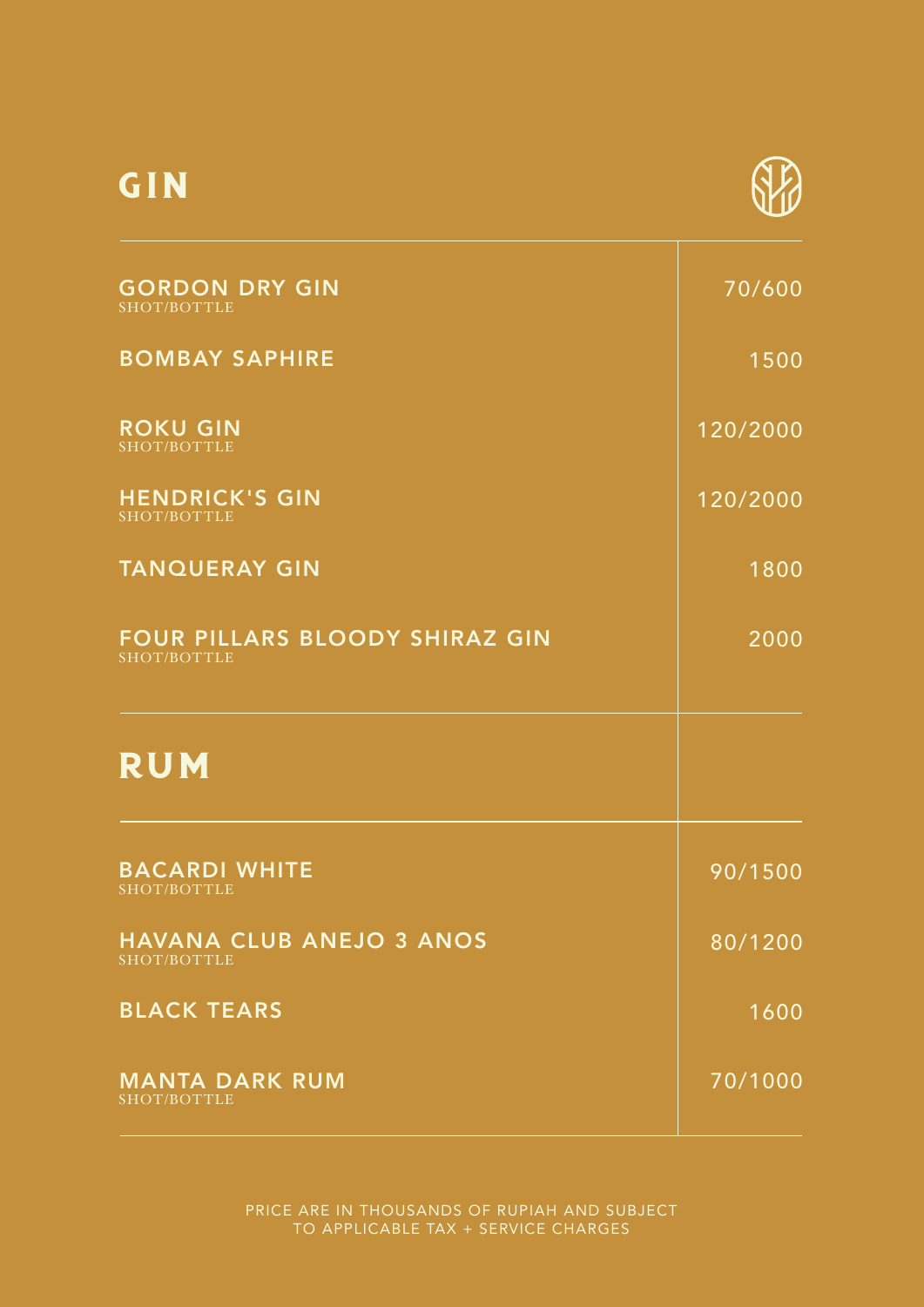# LIQUERS



| <b>JAGERMEISTER</b><br>SHOT/BOTTLE        | 90/1500  |
|-------------------------------------------|----------|
| <b>BAILEYS IRISH CREAM</b><br>SHOT/BOTTLE | 90/1500  |
| <b>BAILEYS STRAWBERRY</b>                 | 1800     |
| <b>SAMBUCA VACCARI</b><br>SHOT/BOTTLE     | 100/1800 |
| <b>TEQUILA</b>                            |          |
|                                           |          |
| <b>JOSE CUERVO</b><br>SHOT/BOTTLE         | 90/1500  |
| <b>PATRON REPOSADO</b>                    | 2500     |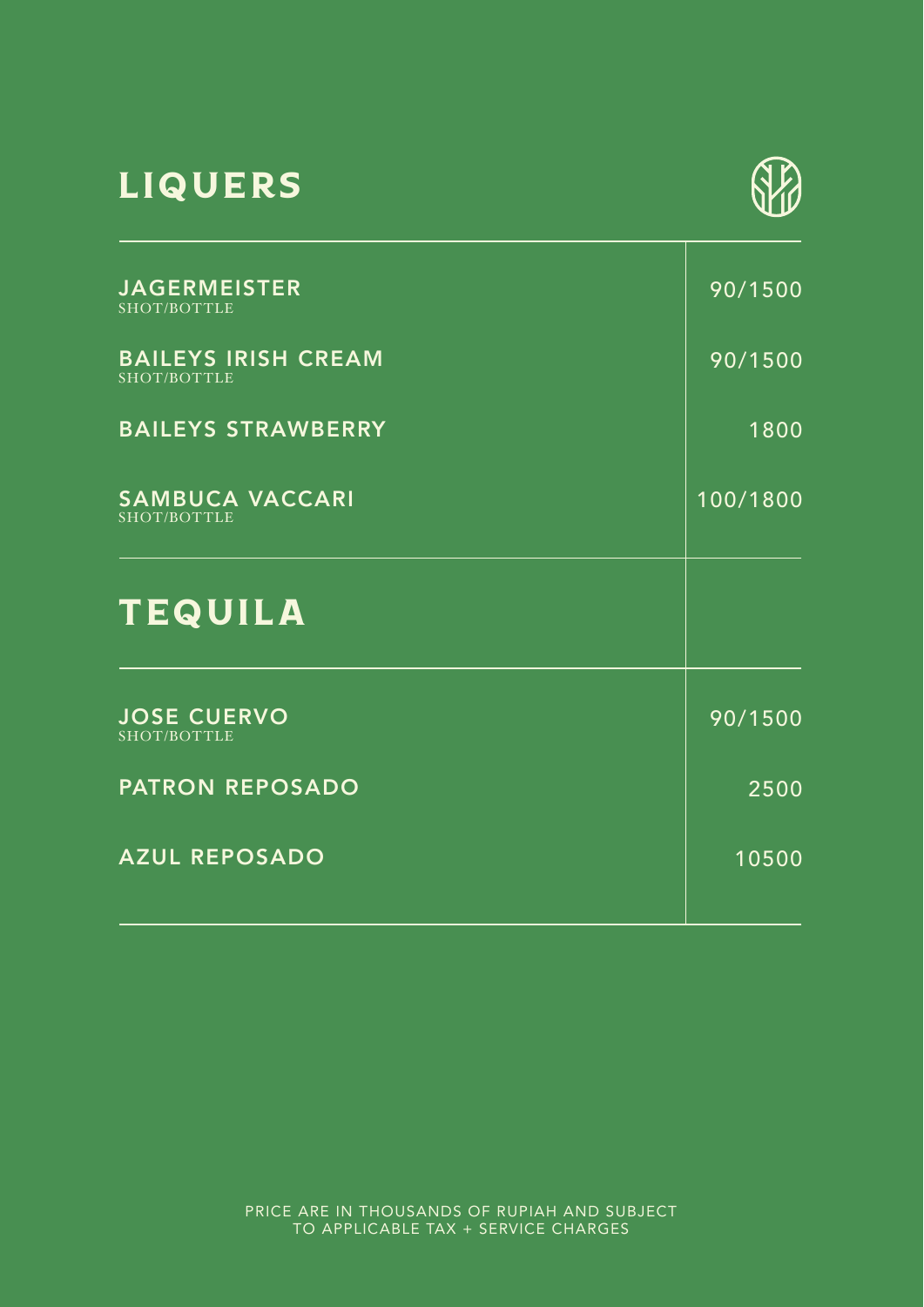# SIGNATURE COCKTAIL



| WOMEN ON TOP<br>Arak bali, rose syrup, and top with ginger ale                                                         | 150 |
|------------------------------------------------------------------------------------------------------------------------|-----|
| DON'T TELL MY BOZZ<br>Hot cocktail made with bourbon, ginger syrup, honey and lemon juice                              | 150 |
| <b>ART OF HILLHOUSE</b><br>Midori, blue curacao, pineapple juice and top with soda water                               | 150 |
| <b>SUGAR BABY</b><br>Rum, coconut liquer, peach liquer, lime juice, pineapple juice,<br>and cranberry juice            | 150 |
| <b>GUARDIAN HILL</b><br>Bourbon, cranberry, apple vinegar, angostura bitter                                            | 150 |
| <b>HANGOVER</b><br>Lab's 6 shooter and fast drink                                                                      | 150 |
| <b>FROST BITE</b><br>Rum, blue curacao, vanilla ice cream                                                              | 150 |
| <b>DAWET MENDEM</b><br>Vodka, baileys, espresso coffee, brown sugar, coconut cream and<br>topping with homemade cendol | 150 |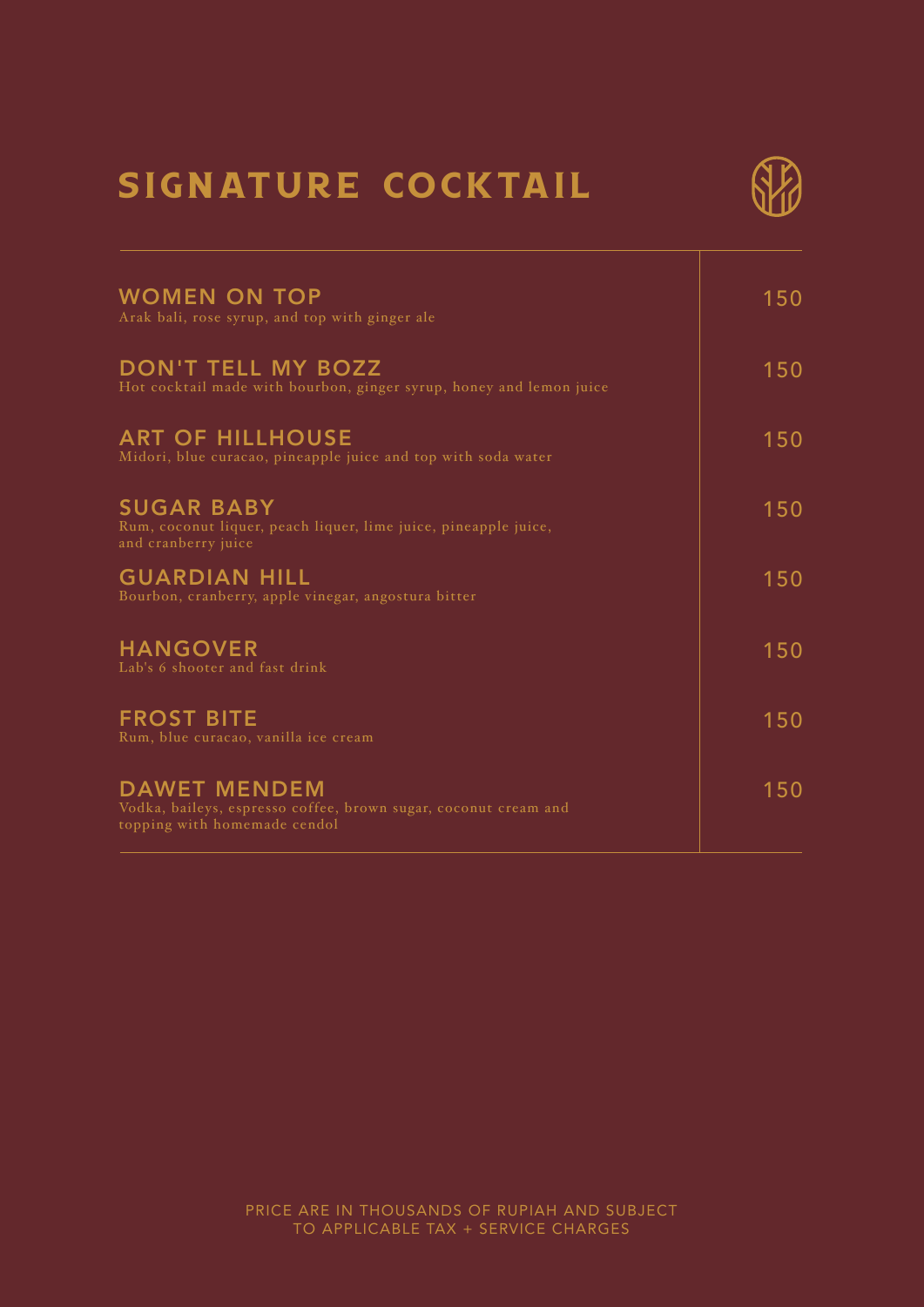# BEER COCKTAIL



| <b>NAUGHTY ROSE</b><br>Beer, jagermeister, vodka, rose syrup                      | 120 |
|-----------------------------------------------------------------------------------|-----|
| <b>BEER PLETOK</b><br>Beer, jagermeister, vodka, rose syrup                       | 150 |
| <b>BEERGEMBIRA</b><br>Beer, vodka, strawberry syrup, energy drink, orange juice   | 150 |
| <b>FULLMOON</b><br>Beer, tequila, coconut liquer, orange juice, pineapple juice   | 150 |
| <b>CORONARITA</b><br>Tequila, lime, corona                                        | 150 |
| <b>SPRING BEER APPLE JACK</b><br>Apple syrup, ginger syrup, grenadine, lime, beer | 150 |
| <b>MARTINI COCKTAIL</b>                                                           |     |
| <b>LYCHEE MARTINI</b><br>Vodka, lychee liquer, martini dry, lemon juice           | 100 |
| <b>VODKA MARTINI</b><br>Vodka, martini dry, lemon juice                           | 100 |
| <b>ESPRESSO MARTINI</b><br>Vodka, espresso coffee, coffee liquer                  | 100 |
| <b>KAMIKAZE</b><br>Vodka, triple sec, lemon juice                                 | 100 |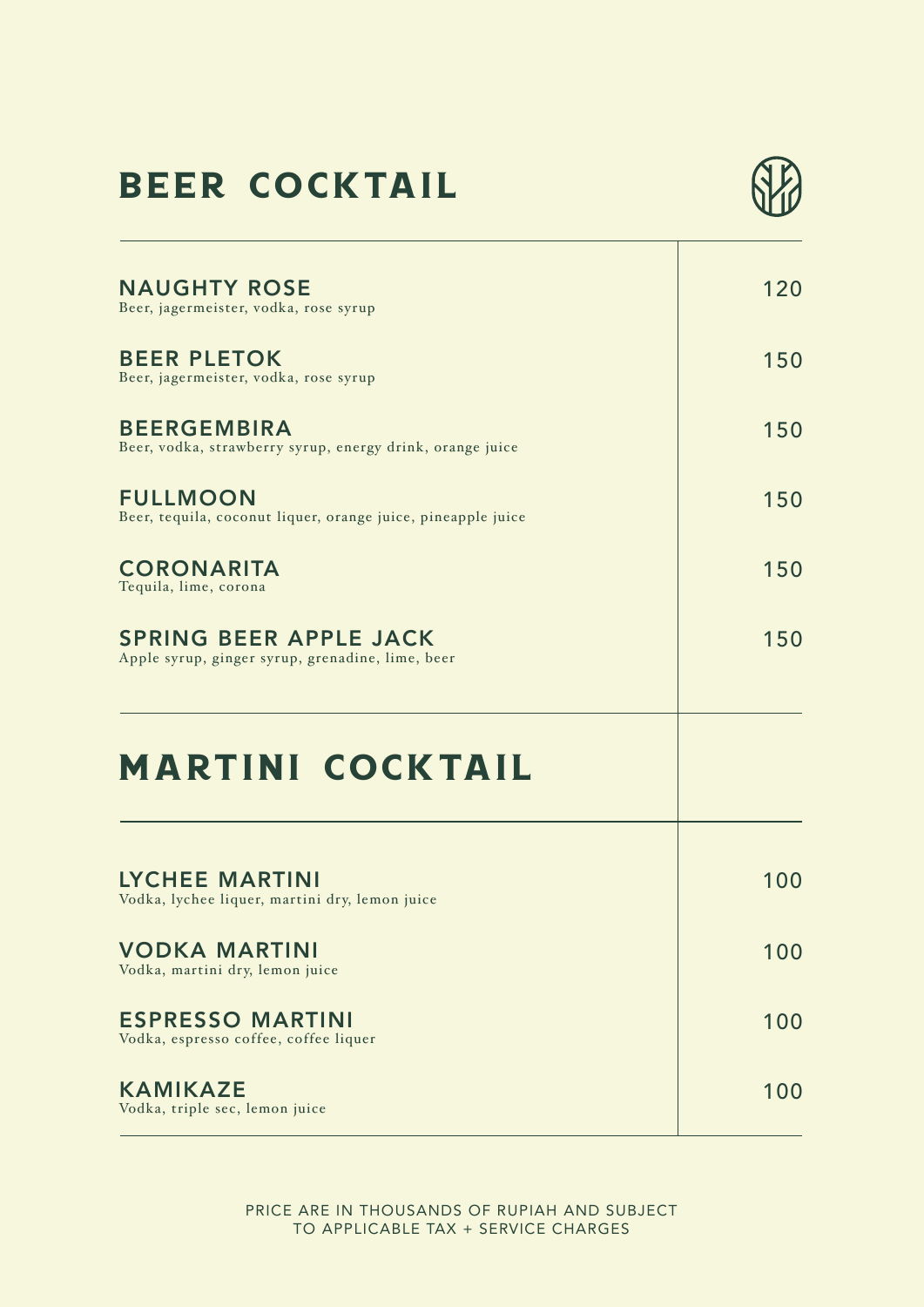# INTERNATIONAL COCKTAIL



| <b>MOJITO</b><br>Rum, mint leaf, lemon juice, sugar and topping with soda water                   | 70/1000  |
|---------------------------------------------------------------------------------------------------|----------|
| <b>CAIPIRINHA</b><br>Rum, lime, lemon juice, brown sugar                                          | 90/1500  |
| <b>CAIPIROSCA</b><br>Vodka, lime, lemon juice, white sugar                                        | 90/1500  |
| <b>OLD FASHIONED</b><br>Bourbon, sugar angusturra bitter                                          | 90/1500  |
| <b>SCREWDRIVER</b><br>Vodka and orange juice                                                      | 120/2000 |
| <b>MUDSLIDE</b><br>Vodka, baileys, oreo, ice cream                                                | 120/2000 |
| <b>MINT JULEP</b><br>Boubon, mint leave, angostura, sugar syrup                                   | 1500     |
| <b>NEGRONI</b><br>Gin, campari, sweet vermouth                                                    | 5000     |
| <b>WHITE RUSSIAN</b><br>Vodka, kalilua, milk                                                      | 1400     |
| <b>COSMOPOLITAN</b><br>Vodka, tripel sec, lemon juice, cranberry juice                            | 1450     |
| <b>CALIFORNICATION</b><br>Vodka, gin, rum, tequila, lemon, OJ                                     | 120      |
| <b>ADIOS MOTHER XXX</b><br>Vodka, gin, rum, tequila, blue curacao, midori, triple sec, sweet sour | 120      |
| <b>STRAWBERRY DAIQUIRI</b><br>Vodka, strawberry syrup, lemon juice                                | 120      |
| <b>MARGARITA</b><br>Tequila, triple sec, lemon juice                                              | 120      |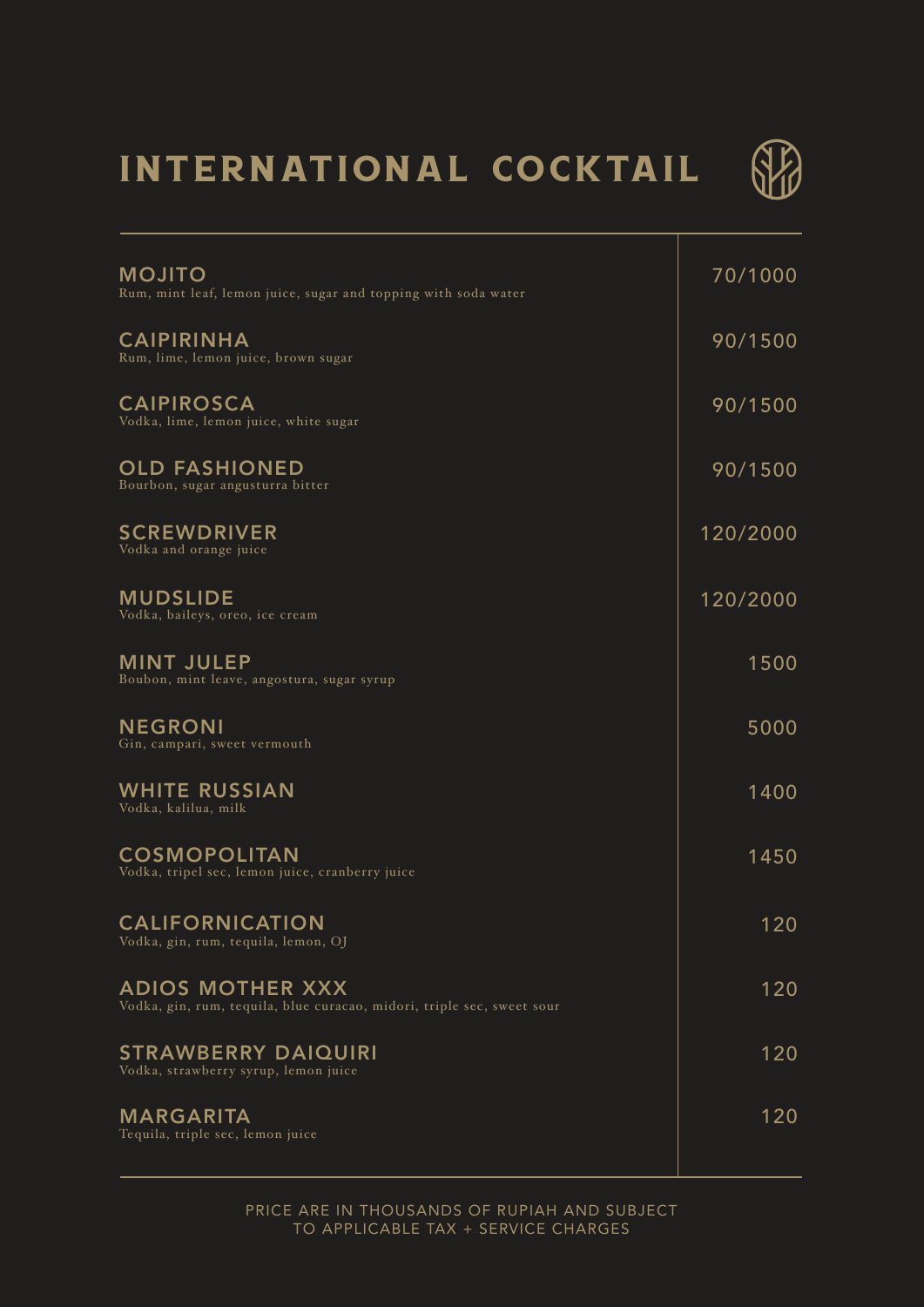# LONG DRINK COCKTAIL



GLASS/CARAF

| <b>ILLUSION</b><br>Vodka, midori, blue curacao, triple sec, pineapple juice                            | 120/300 |
|--------------------------------------------------------------------------------------------------------|---------|
| <b>SEX ON THE HILL</b><br>Vodka, triple sec, midori, orange juice, pineapple juice                     | 120/300 |
| <b>LONG ISLAND ICE TEA</b><br>Vodka, rum, tequila, gin , triple sec, lemon juice and topping with cola | 120/300 |
| <b>LOSTA MASTA</b><br>Tequila, triple sec, lemon juice, pineapple juice                                | 120/300 |
| <b>PINACOLADA</b><br>Rum, coconut liquer, pineapple juice, coconut cream                               | 120/300 |
| <b>MAI TAI</b><br>Rum, dark rum, orange juice, pineapple juice, grenadine                              | 120/300 |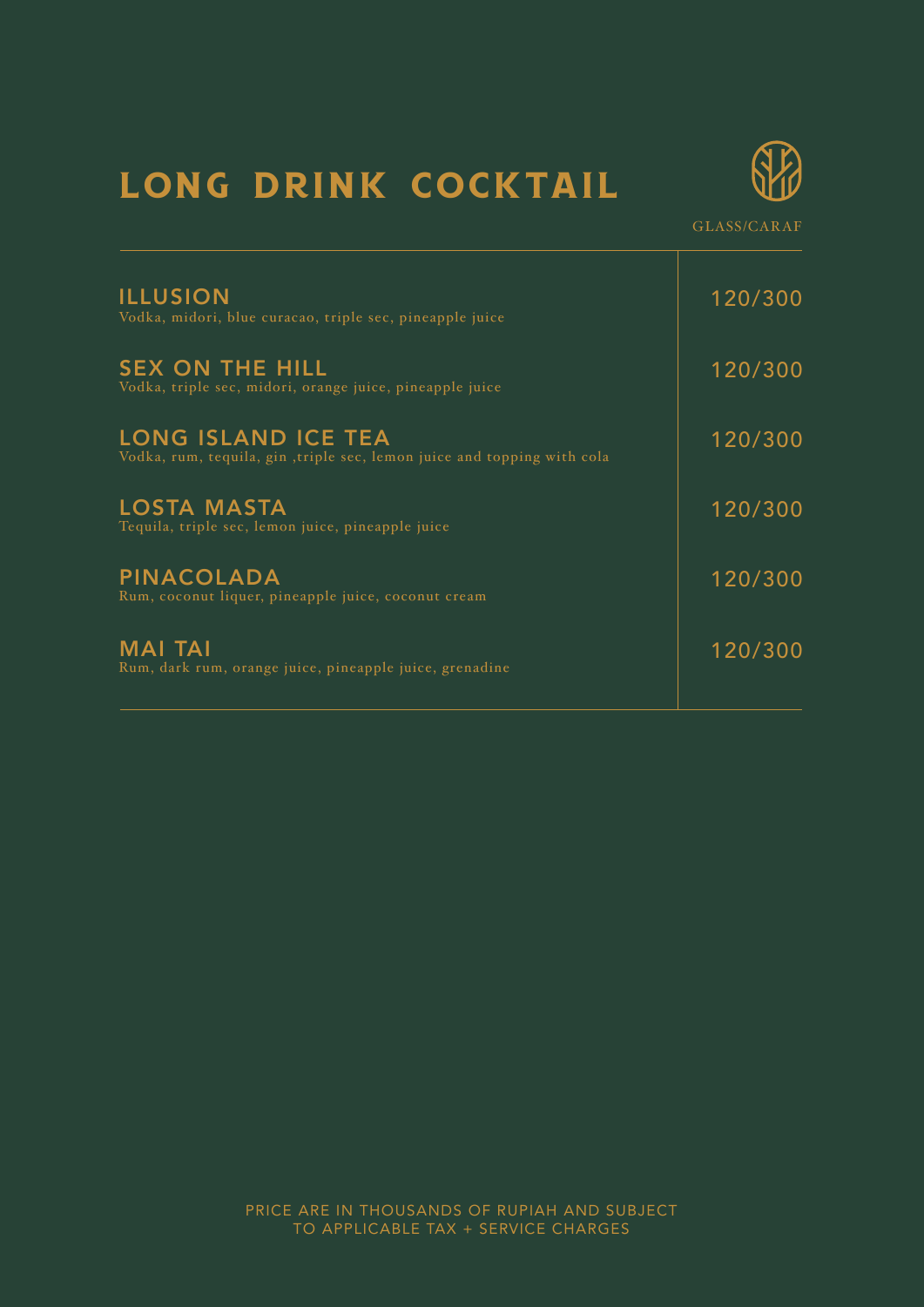# **COFFEE**



| <b>ESPRESSO</b><br>A shot of Hill House's signature brewed ground coffee                                                      | $\overline{20}$ |
|-------------------------------------------------------------------------------------------------------------------------------|-----------------|
| <b>DOPPIO</b><br>A double shoot Hill House's signature brewed ground coffee                                                   | 20              |
| AMERICANO<br>A cup of espresso added with 170ml hot water                                                                     | 25/28           |
| <b>LONG BLACK</b><br>A classic 210 ml Espresso with Hill House's signature ground coffee                                      | 25/28           |
| <b>CAPPUCINO</b><br>A shot of 30 ml espresso with a textured foamy milk                                                       | $\sqrt{28/30}$  |
| <b>LATTE</b><br>A traditional Espresso with textured milk and delicate with milk crema on top                                 | 28/30           |
| PICCOLO LATTE<br>An espresso shot topped with smooth, steamed milk                                                            | 28              |
| <b>FLAVORED LATTE</b><br>A cup of latte added with flavor : rose or hazelnut syrup                                            | 30/32           |
| <b>MOCHA</b><br>A classic espresso added with richness of original chocolate bar<br>and powder topped with steamed foamy milk | 32/35           |
| <b>AFFOGATO</b><br>A glass off 3-scoops premium vanilla ice-cream added into a shot of espresso                               | $2\overline{5}$ |
|                                                                                                                               |                 |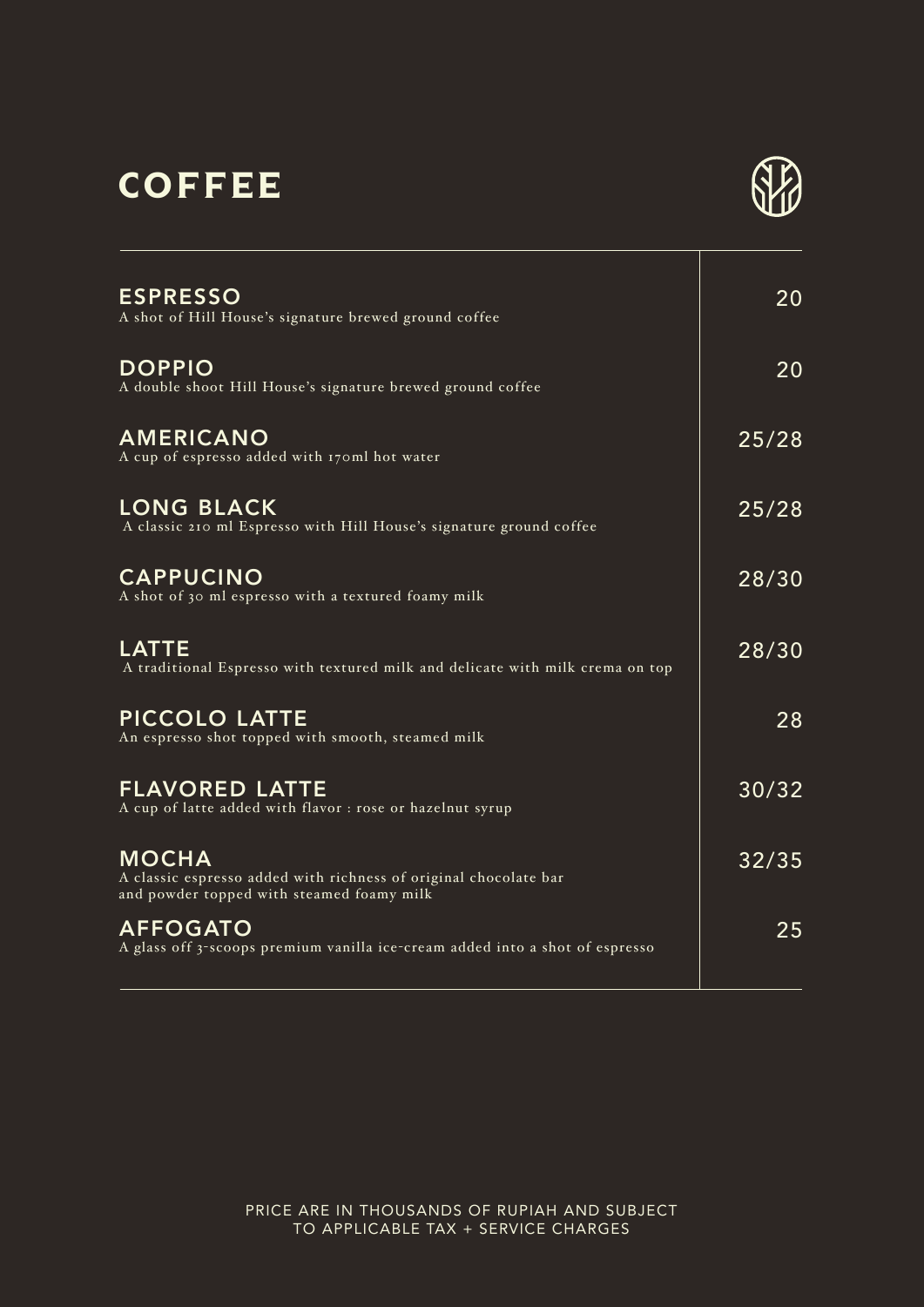# HEALTHY JUICE



| <b>HEALTHY CENDOL</b><br>A glass of pure almond, soy, and organic brown sugar, filled with seaweed                         | 30 |
|----------------------------------------------------------------------------------------------------------------------------|----|
| <b>CLASSIC ORANGE</b><br>A glass of pure orange served with ice cubes and garnish                                          | 40 |
| <b>PERFECT SEMERU</b><br>A glass of pure pear, pineapple, & tangerine blended and served with<br>ice cube and garnish      | 40 |
| <b>MOUNTAIN TWIST</b><br>A glass of pure tangerine, pineapple, ginger blended and served with<br>ice cubes and garnish     | 40 |
| <b>BATU FLAVOR</b><br>A glass of pure watermelon, apple, strawberry, mint blended and<br>served with ice cubes and garnish | 40 |
| <b>MY FAVORITE</b><br>A glass of pure tangerine, carrot, apple, lemon blended and<br>served with ice cubes and garnish     | 40 |
| <b>DETOX BATOK</b><br>A glass of pure tangerine carrot, apple, pear blended and<br>served with ice cubes and garnis        | 40 |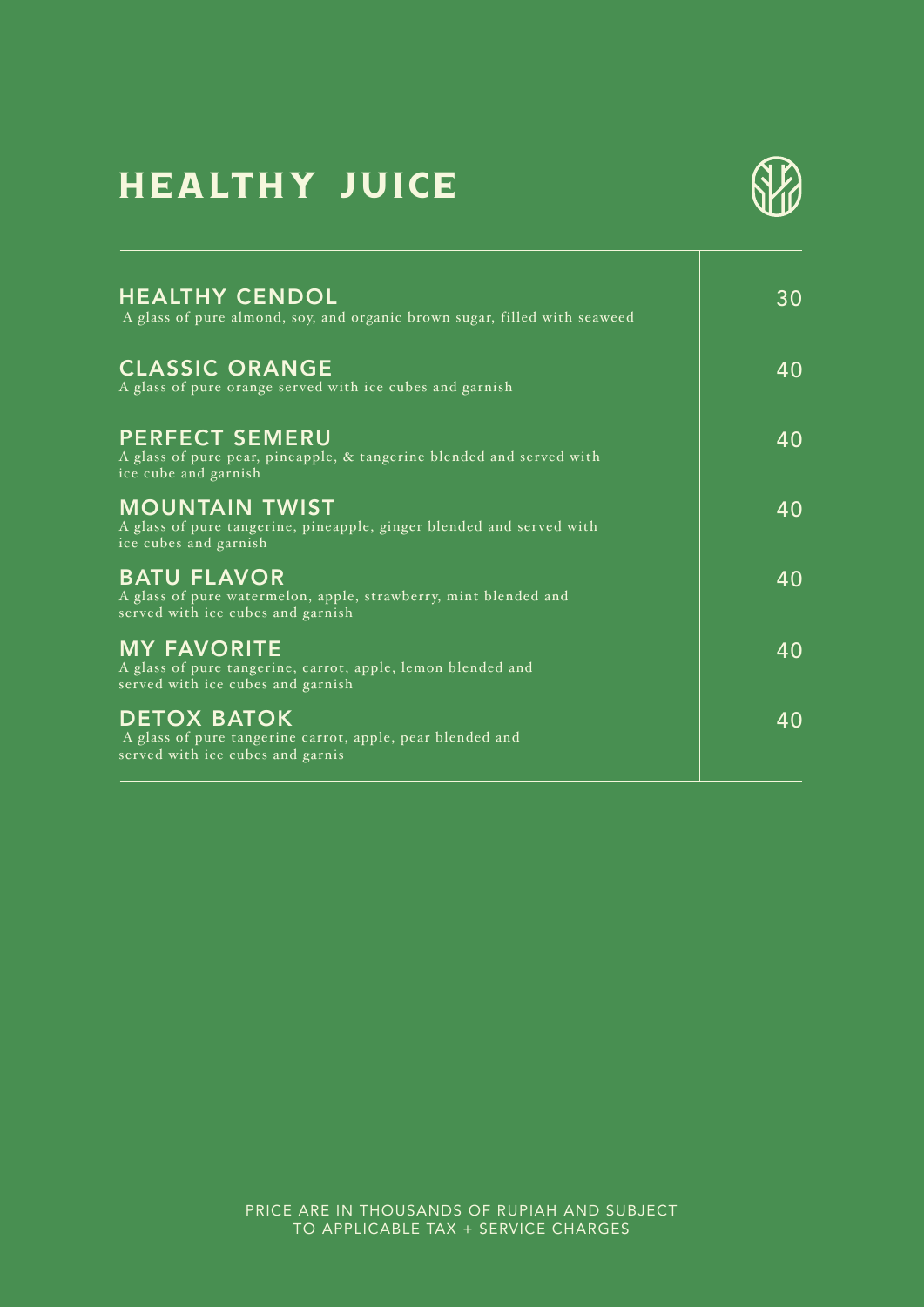## MILK BASE



| 30/32 |
|-------|
| 30/32 |
| 30/32 |
| 30/32 |
| 30    |
|       |
| 40    |
| 40    |
| 40    |
| 40    |
|       |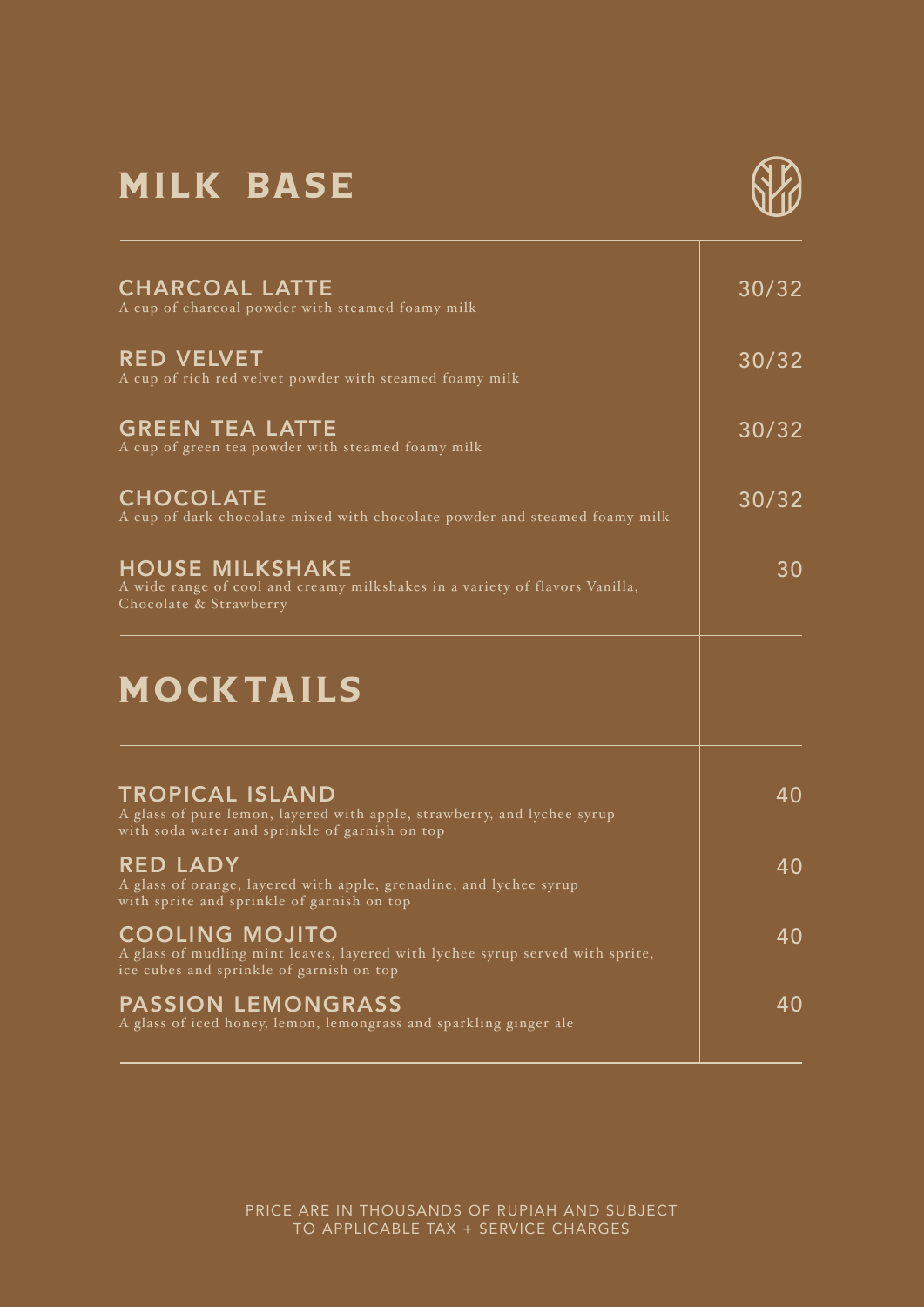#### TEA



| <b>CLASSIC TEA</b><br>A cup of Hill House' chosen local black tea        | 20 |
|--------------------------------------------------------------------------|----|
| <b>CAMOMILE</b><br>A cup of calming camomile tea                         | 22 |
| <b>LEMON TEA</b><br>A cup of black tea with fresh lemon                  | 22 |
| <b>STRAWBERRY</b><br>A cup of black tea with strawberry fruit and flavor | 22 |
| <b>LYCHEE</b><br>A cup of black tea with lychee fruit and flavor         | 22 |
| <b>LEMON GRASS</b><br>A cup of honey, lemon, ginger, lemongrass and tea  | 30 |
| <b>BEERS</b>                                                             |    |
| <b>PROST</b>                                                             | 35 |
| <b>BINTANG</b>                                                           | 40 |
| <b>HEINEKEN</b>                                                          | 45 |
| <b>GUINNESS</b>                                                          | 50 |
| <b>SAPPORO</b>                                                           | 70 |
| <b>CORONA</b>                                                            | 80 |
|                                                                          |    |